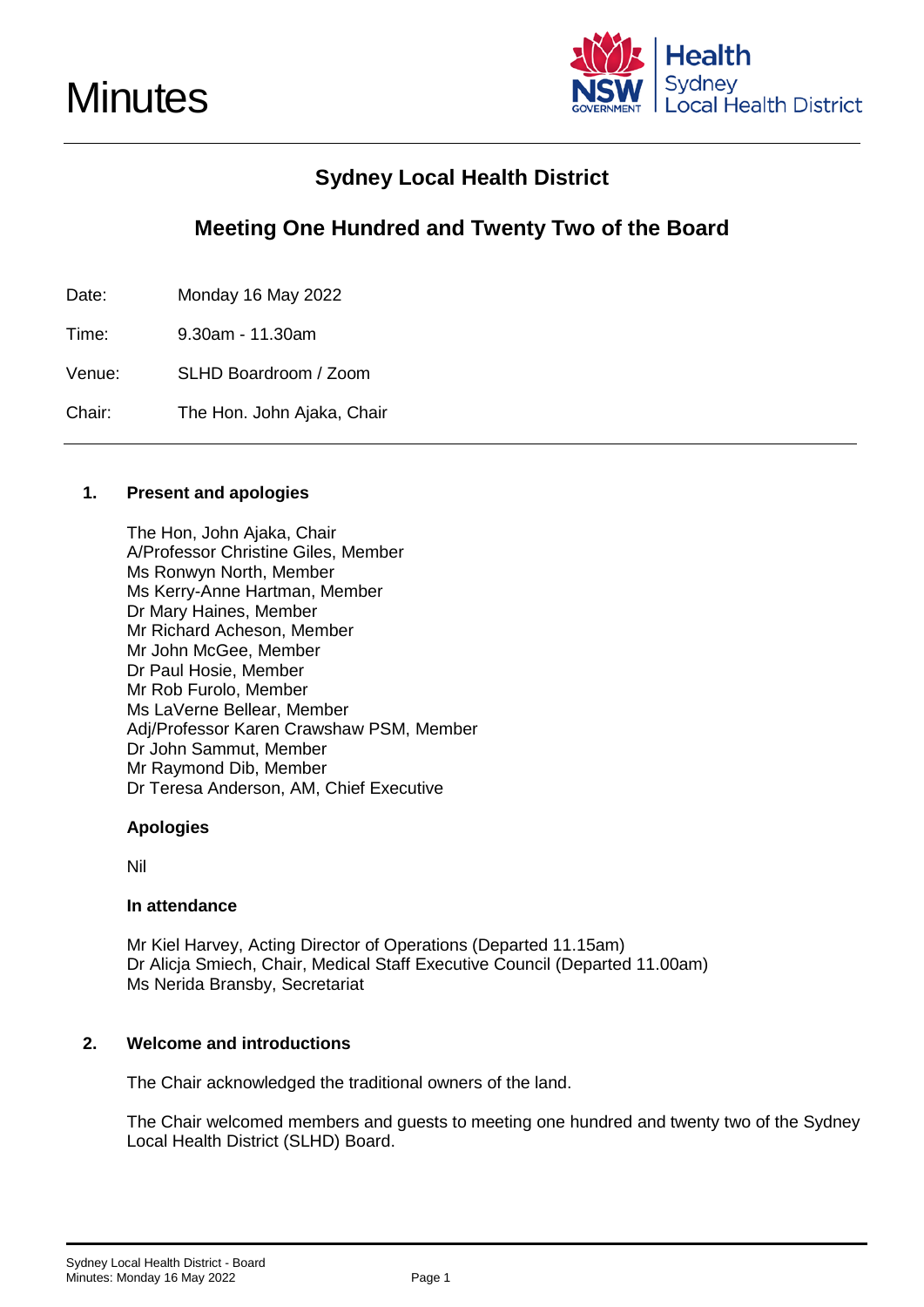



# **3. Declaration / Removal of conflicts of interest**

The Chair advised to declare / remove any conflicts of interest at this meeting.

There were no other **new** conflicts of interests to declare or to be added/removed in the Register at this meeting.

#### **4. Confirmation of previous minutes**

4.1 Minutes of the previous meeting held 19 April 2022

The minutes of the Board Meeting held on 19 April 2022 were moved and seconded as a true an accurate record of the meeting.

The Chair signed the minutes.

4.2 CE Report – April 2022

The Chair declared that the CE Report for April 2022 was ready for publication.

#### **5. Matters arising from the previous minutes**

#### **5.1 Action sheet**

The Board received and discussed the action list including:

- Executive Steering Committee minutes for the Forensic Beds at Concord is to be provided to the Board.
- The Enforceable Undertakings meeting with SafeWork was very complimentary.
- The paperwork for the Deputy Chair position has been submitted. This agenda item can be removed from the action sheet.
- The General Manager will seek opportunities for an award for SLHD COVID-19 response in Culturally and Linguistically Diverse (CALD) Communities. This agenda item can be removed from the action sheet.

# **5.2 Information on Harm Score**

The Board received, read and noted this report for the period 2017 – 2021. This agenda item can be removed from the action sheet.

# **5.3 Email re Purchase of Fuel**

The Board received, read and noted this email from the Director of Internal Audit. This agenda item can be removed from the action sheet.

#### **5.4 Brief - NDIS Impact at Balmain Hospital**

The Board received, read and noted this brief. The District is working with the NDIS and will seek a meeting with them. This agenda item can be removed from the action sheet.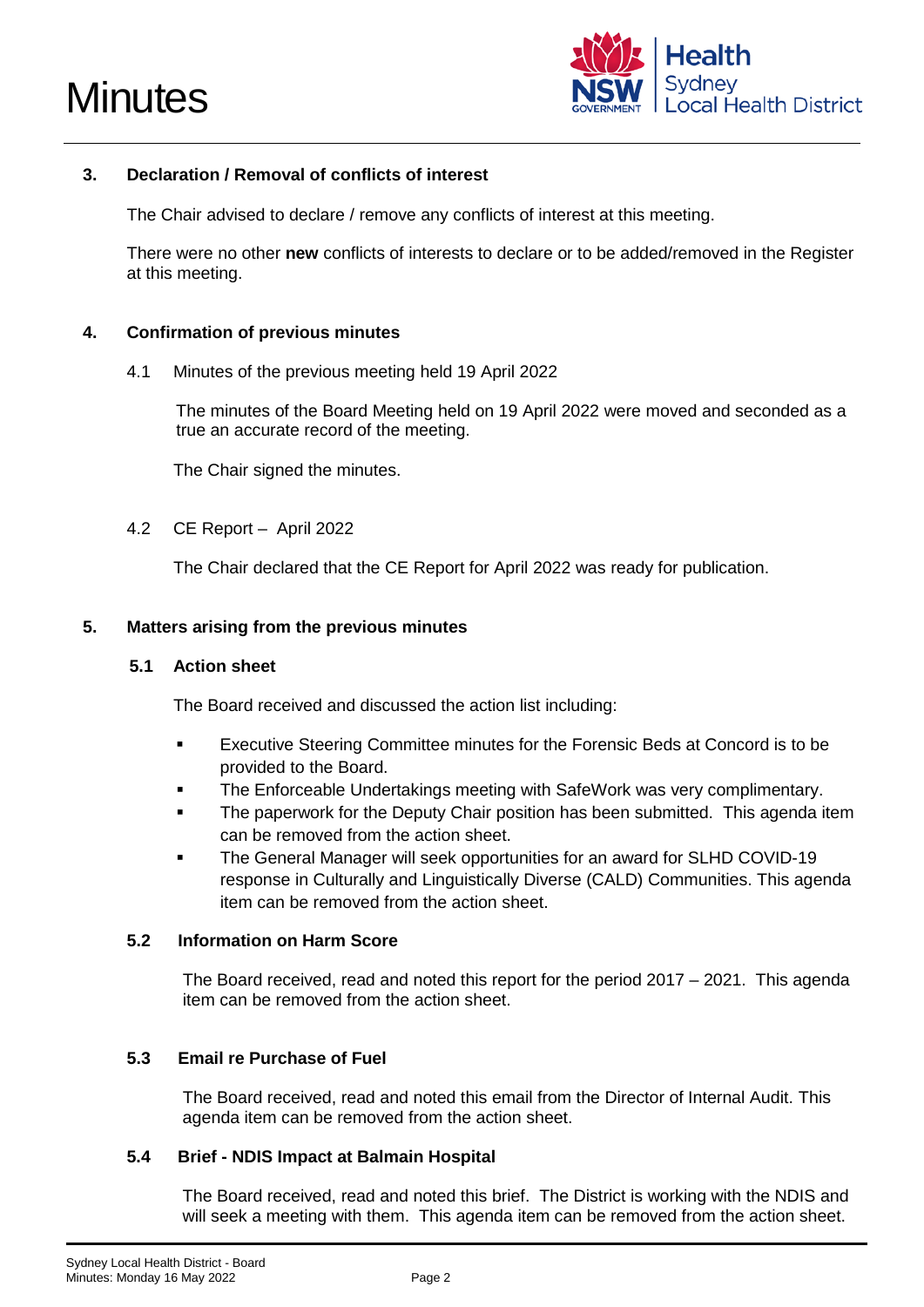



# **5.5 Email – Temporary Aboriginal Health Staff**

The Board received, read and noted this correspondence. The Board requested this be a requirement for all contracted temporary staff. This agenda item is to remain on the action sheet.

#### **5.6 Private Insurance Usage**

The Board received, read and noted this correspondence. This agenda item can be removed from the action sheet.

#### **6. Patient Story**

The Chief Executive provided a verbal report on the health pathway for a patient that donated a kidney. RPAH has been doing kidney transplants for 30 years.

#### **7. Standing Items**

7.1 Acronyms List

The Board received and noted this list.

7.2 Financial Classification Codes

The Board received and noted this list.

7.3 Board Calendar 2022

The Board received and noted the Board Calendar for 2022.

# **8. Chair's Report**

The Chair provided a verbal update including:

- Participating on a panel for the new Deputy Secretary position today.
- Positive media on the official opening of the new Parent and Baby Unit at RPAH, the first of its kind in the state of NSW.
- The Secretary meets with the Board Chairs once per week.

The Board discussed several issues including the current media reporting, as follows:

- **The District has been mentioned in the media, on only one occasion. Staff are generally** good at escalating issues in line with protocol.
- The need to continue to process patients through the COVID Pathway.
- **Example 1** Challenges re Elective Surgery.
- **EXECCESS TO OVERSEAS WORKERS NOW the borders have opened.**
- **Focus on performance, models of care and the surgical taskforce.**
- Sharing of media stories with other Districts.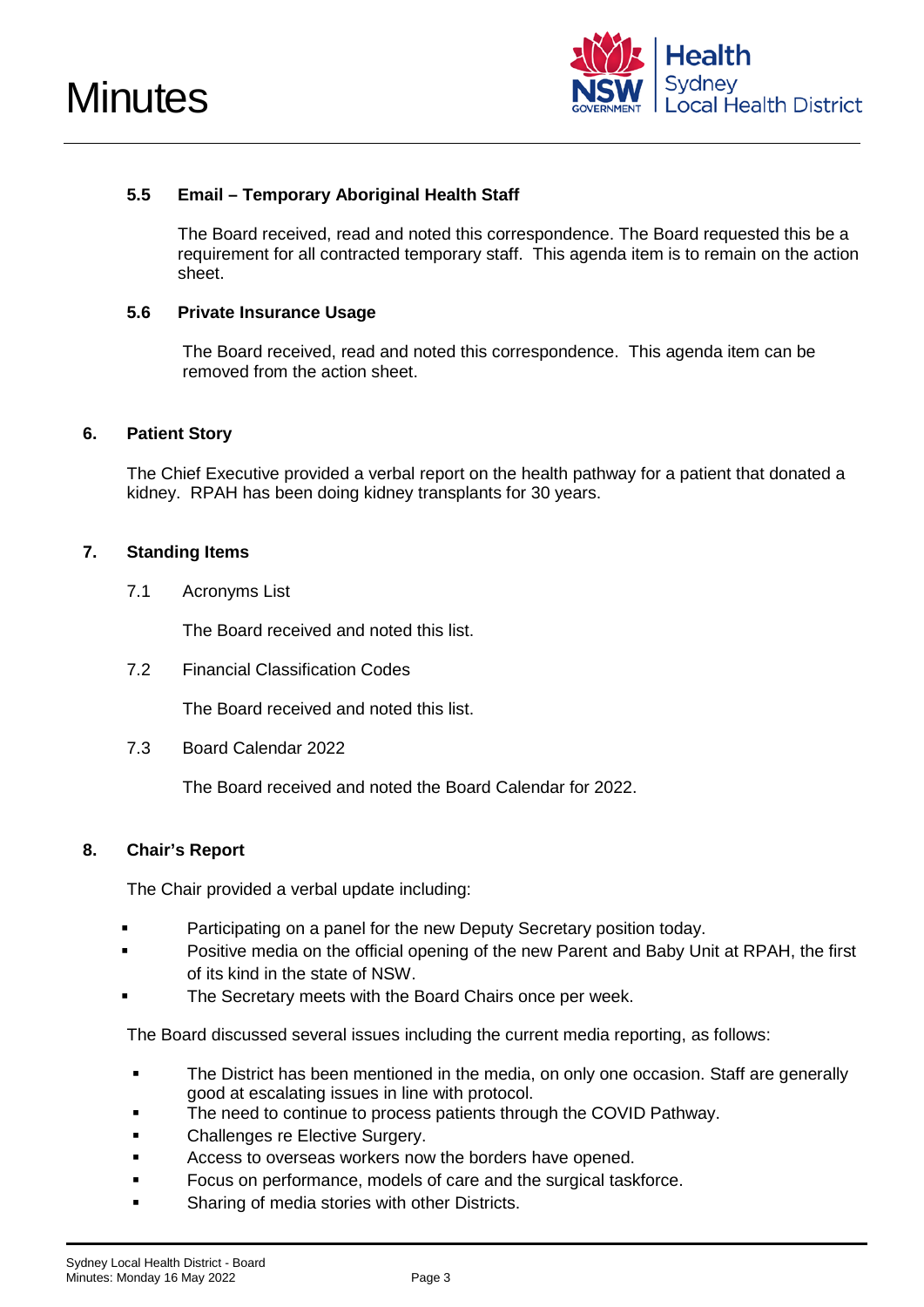# **Minutes**



- **Elective surgery targets will not be shifted.**
- Provision of a Liaison Officer in in waiting rooms in the Emergency Departments.
- Staff morale is down when under-performing and staff are provided with reassurance.
- Registrations for the Symposium is high and will re-invigorate staff.
- **The District have a staff wellbeing/wellness officer.**

# **9. Chief Executive's report**

The Board received and discussed the Chief Executive's Report including:

- **COVID-19 information updates.**
- **There is currently only two patients in ICU with COVID.**
- According to the Ministry of Health Framework, the District remains at performance level zero, which is the highest level achievable.
- **HACs remain a major focus for the SLHD.**
- **There is currently 36 patients in the Special Health Accommodation.**
- The District performed below target (90%) for transfer of care (TOC) in March 2022, with 81.59% of all patients transferred from ambulance to our emergency departments in 30 minutes or less. This has been due to the significant increase in the number of patients on a COVID-19 pathway presenting to the Emergency Department which has significant increased processing times due to PPE and Infection Prevention and Control measures required.
- There is a Surgical Taskforce in each facility. The District is introducing a new model of collaborative care, for example, a patient with diverticulitis presenting to the Emergency Department will be treated and discharged home with treatment and then return, when ready, for the surgery. This will reduce length of stay.
- The Institute of Academic Surgery is working with Canterbury Hospital on Hernia Management.
- For the period ended 31 March 2022, GF Expenditure was \$25.148M (1.34%) unfavourable to budget. The District has assessed the YTD March 2022 COVID-19 Incremental cost as \$473.738M. The District's unfavourable result for YTD March 2022 was primarily due to COVID-19 Incremental expense of \$24.097M and the delay in budget supplementation for Outsourced Elective Surgery, Clinics and Screening, COVID-19 Wards, Pathology testing, Special Health Accommodation, PPE, Cleaning, Contract Tracing and Vaccination Program associated with the standard Treasury reconciliation process. The District has received the February 2022 COVID-19 Stimulus Budget of \$37.309M in March 2022. Excluding the impact of COVID-19, the District is \$1.051M unfavourable to YTD March 2022 Expense budget. The District will have strategies in place for the use of the contingency funds.
- All planning is progressing well. Stage O planning for Canterbury Hospital is ongoing.
- **Sydney Research is progressing well.**
- 9.1 Finance and Performance Reports
	- 9.1.1 SLHD Board reporting pack March 2022

The Board received, read and noted the SLHD Board Reporting Pack for March 2022.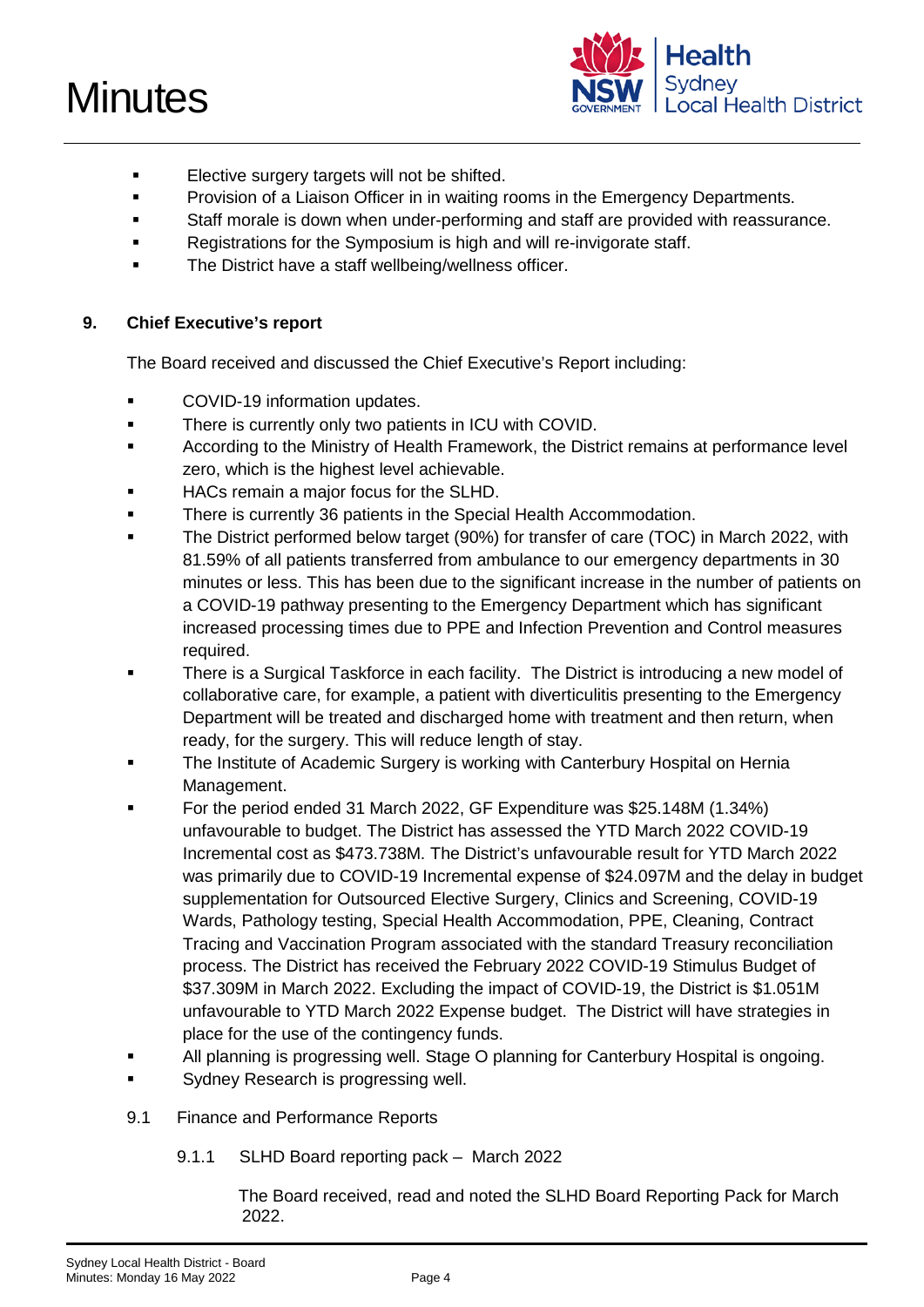

9.1.2 Selected Performance Indicators – March 2021

The Board received, read and noted this report.

9.1.3 HealthPathways Dashboard Report

The Board received, read and noted this report.

9.1.4 MoH Board Report for the SLHD

The Board received, read and noted this report for the period October to December 2021.

9.1.5 HAC Committee Report

The Board received, read and noted this report, in particular, the deterioration in the reports for the period December 2021, January and February 2022 was due to less workforce capacity, the COVID -19 Omicron variant placing pressure on the system and the ceasing of the restrictions in people movement. There was an improvement in March 2022.

- 9.2 Project updates
	- 9.2.1 Lifehouse

The Board received, read and noted the information in the Chief Executive's Confidential Report.

9.2.2 Macquarie International Private Hospital

The Board received, read and noted the information in the Chief Executive's Confidential Report

9.3 Capital Works Report

The Board received, read and noted the Capital Works report.

- 9.4 Clinical Governance and Risk Reports
	- (i) Quarterly Report

The Board noted this report for the period January 2022 – March 2022 is due in June 2022.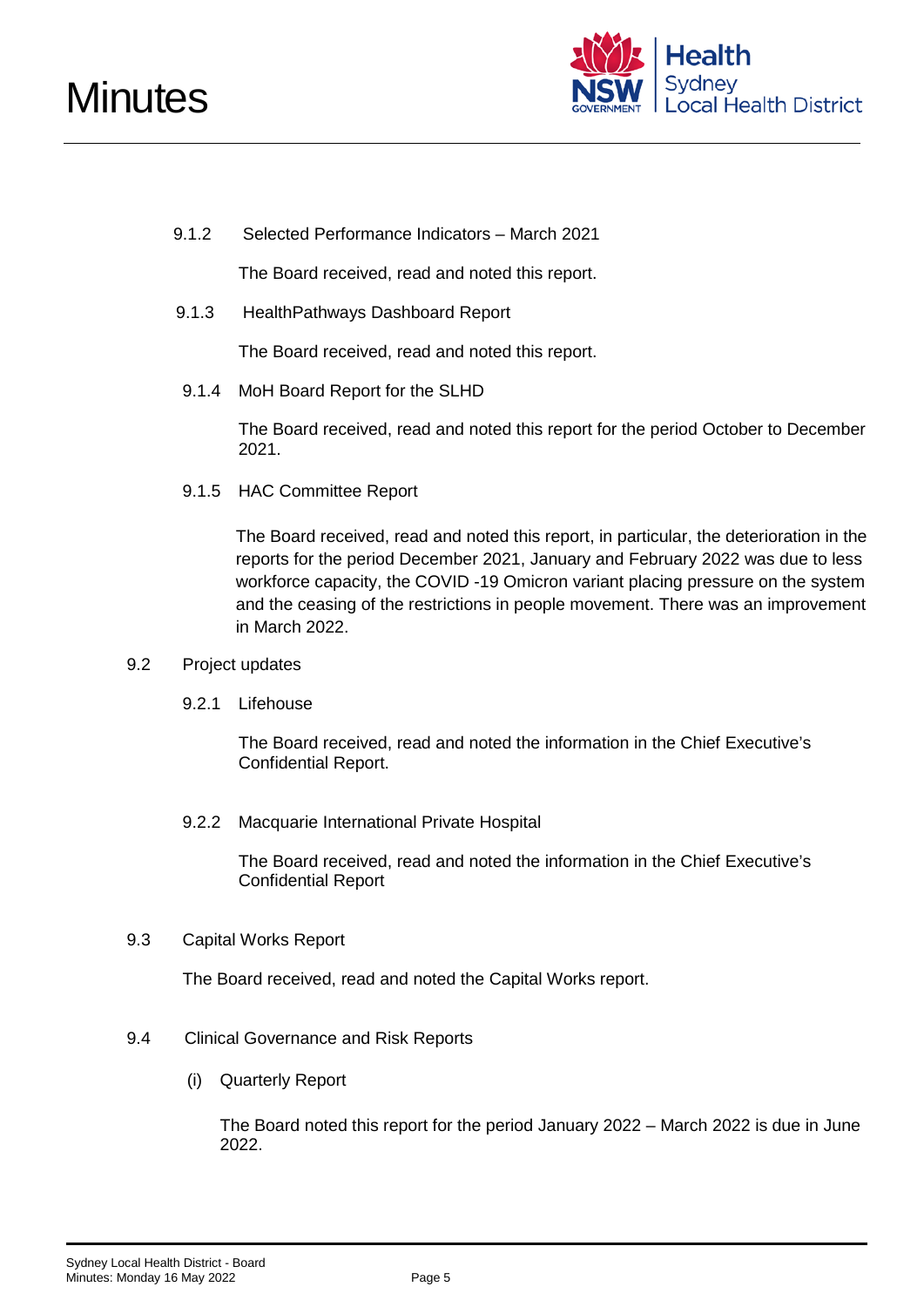



# (ii) Quality Account

The Board received, read and noted this report. The Board supported the 2021/2022 quality and Safety priorities list.

(ii) SLHD Risk Register

The Board noted this report is due in June 2022. The SLHD Risk Committee continues to meet monthly.

9.5 Audit and Risk Committee Report (period 14 March 2022 - 16 June 2022)

The Board noted this report for the period 14 March 2022 - 16 June 2022 is due in July 2022.

- 9.6 Facility Reports March 2022
	- (i) Balmain Hospital

The Board received, read and noted the Balmain Hospital facility report in particular the COVID outbreak management taking 15 days to clear from the first infection including the 7 days elapse.

(ii) Canterbury Hospital

The Board received, read and noted the Canterbury Hospital facility report.

(iii) Community Health

The Board received, read and noted the Community Health Services report.

(iv) Concord Hospital

The Board received, read and noted the Concord Hospital facility report.

(v) Drug Health Services

The Board received, read and noted the Drug Health Services report. Mr Harvey agreed to discuss with Drug Health the funding referred to in the report.

(vi) Mental Health Services

The Board received, read and noted the Mental Health Services report. After receiving the enhancement for mental health, the District is currently re-grading and advertising for positions.

(vii) Oral Health Services and Sydney Dental Hospital

The Board received, read and noted the Oral Health Services and Sydney Dental Hospital facility report. The Board enjoyed the tour of the Dental Hospital.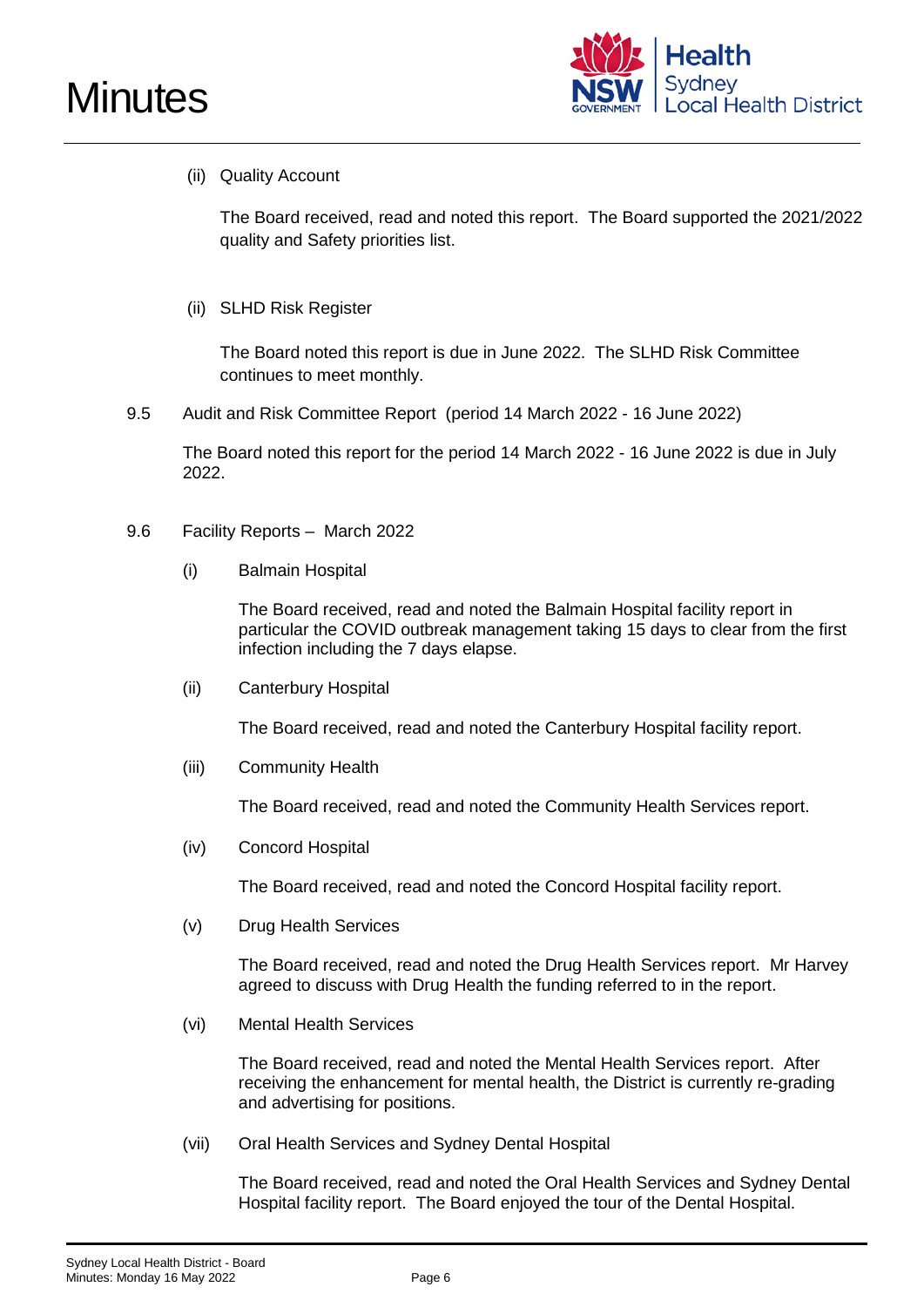



(viii) Population Health

The Board received, read and noted the report.

(ix) Royal Prince Alfred Hospital

The Board received, read and noted the Royal Prince Alfred Hospital facility report. Interviews for the General Manager position at RPAH will be held in a couple of weeks.

(x) RPA Virtual Hospital

The Board received, read and noted the RPA Virtual Hospital report. The District hosted a visit for health officials from Tasmania and Adelaide to look at RPA Virtual and our management of the COVID pandemic.

(xi) SLHD Special Health Accommodation

The Board received, read and noted this report.

(xii) Tresillian

The Board received, read and noted the Tresillian report. Tresillian is included in the partnership for the new Parent and Baby Unit.

(xiii) Lifehouse

The Board received, read and noted the Lifehouse report.

(xiv) Public Health Unit

The Board received, read and noted this report.

(xv) Health Equity Research and Development Unit (HERDU)

The Board received, read and noted this report. The Board requested the data prior to the Planning Day on the experiences of Population Health staff in their COVID-19 roles and on how COVID-19 impacted social determinants of health based on their experiences within their COVID-19 role.

(xvi) Croydon / Marrickville / Redfern Community Health

The Board received, read and noted this report.

The Board convened a five minute break.

# **10. Matters for approval / resolution**

Nil to report.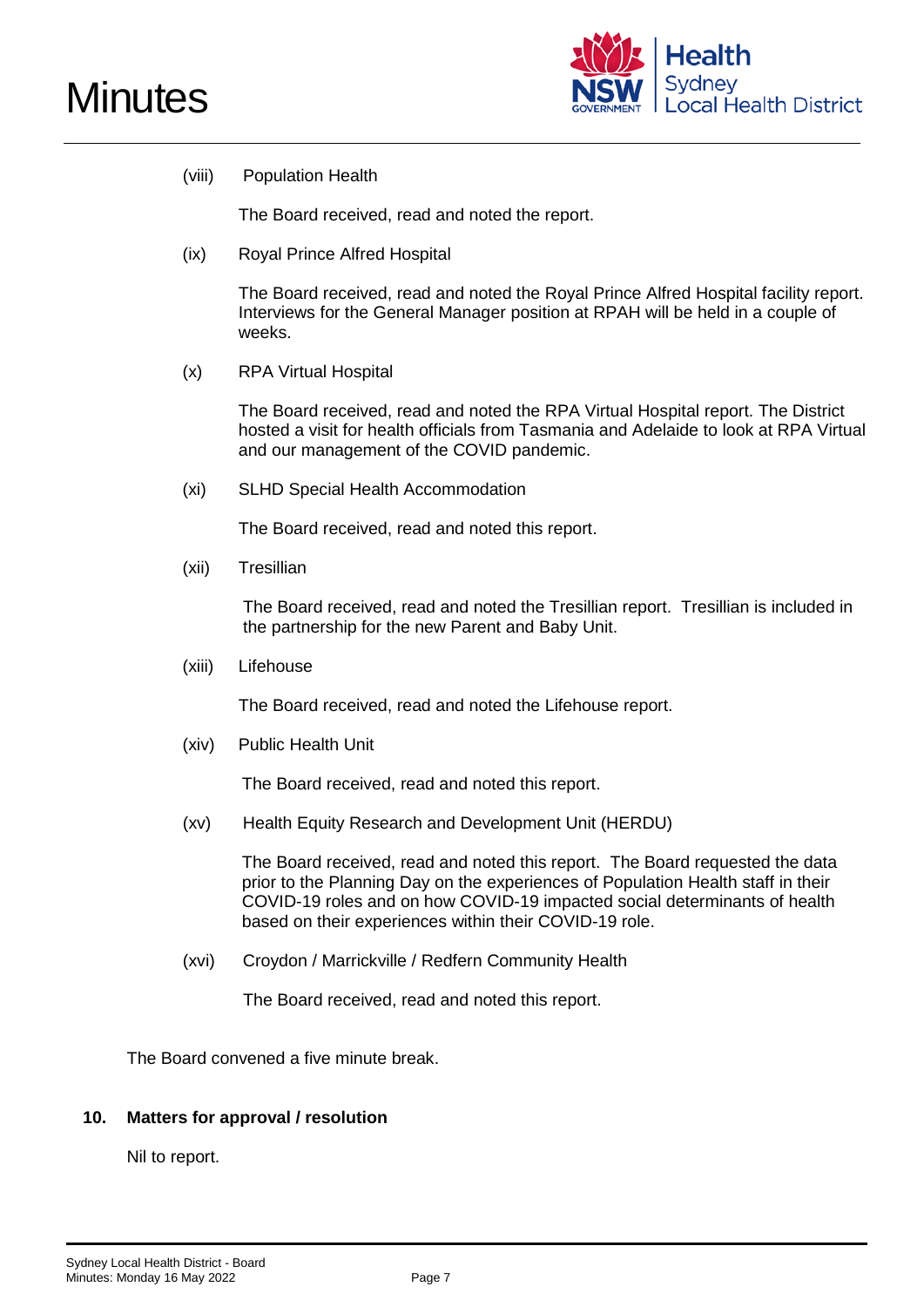



#### **11. Board Committee reports / minutes**

11.1 Finance, Risk and Performance Management Committee

The Board received, read and noted the minutes of the meeting held on 11 April 2022.

11.2 Education and Research Committee

The Board noted the next meeting is to be held on Monday 21 March 2022.

11.3 Strategic Communication and Partnerships Committee (Previous Communications Committee)

The Board noted the next meeting is to be held on 7 June 2022.

11.4 Audit and Risk Committee

The Board noted the next meeting is to be held on 23 June 2022.

11.5 Health Care – Clinical Quality Council

The Board received, read and noted the minutes of the meeting held on 27 April 2022.

11.6 Health Care – Clinical Council

The Board noted the next meeting is to be held on 25 May 2022.

11.7 Medical Staff Executive Council

The Board noted the next meeting is to be held on 5 August 2022.

11.8 Patient and Family Centred Care Steering Committee (bi-monthly)

The Board noted the minutes of the meeting held on 6 April 2022. The restructure of the meetings is working very well.

11.9 Aboriginal Health Steering Committee (bi-monthly)

The Board noted the next meeting is to be held on 31 May 2022.

11.10 Organ Donation for Transplant – Quarterly Report (January 2022 – March 2022)

The Board received, read and noted this report for the period January 2022 – March 2022.

#### **12. Other Committee reports / minutes**

12.1 Sustainability Committee (bi-monthly)

The Board noted the meeting held on 19 April 2022 was cancelled.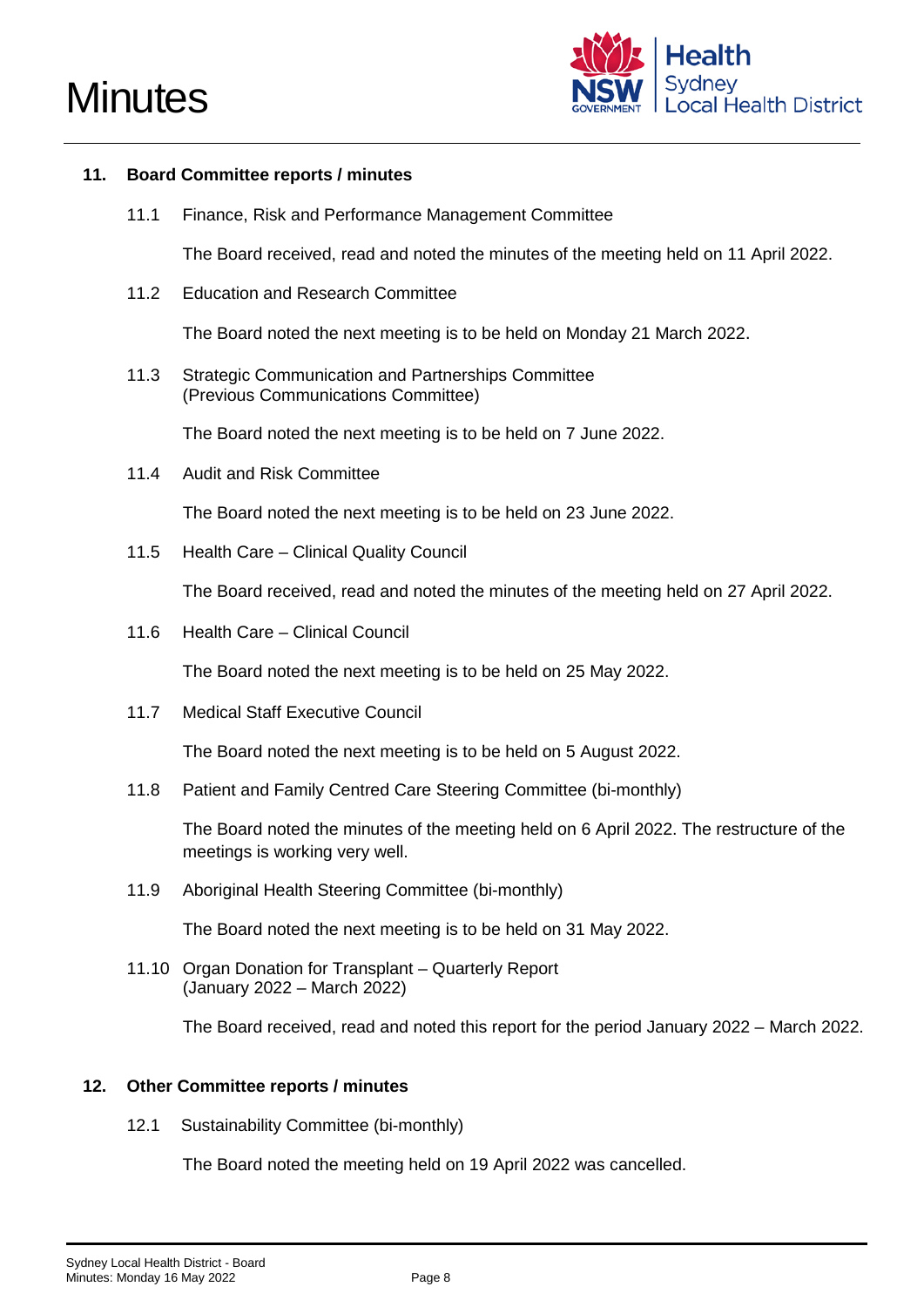# **Minutes**



- 12.2 Medical and Dental Appointments Advisory Committee The Board received, read and noted the minutes of the meeting held on 9 March 2022. 12.3 Finance Leaders Forum The Board received, read and noted the minutes of the meeting held on 16 March 2022. 12.4 NSW Health / SLHD Performance Review Meeting The Board noted the next meeting is to be held on 18 May 2022. 12.5 Organ Donation for Transplantation The Board noted the meeting held on 26 April 2022 was cancelled. 12.6 Major Procurement, Assets and Imaging Steering Committee The Board received, read and noted minutes of the meeting held on 12 April 2022. 12.7 Yaralla Estate Community Advisory Committee (bi-monthly) The Board noted the next meeting is to be held on 17 May 2022.
- 12.8 RPAH Redevelopment Executive Steering Committee

The Board noted the minutes of the meeting held on 20 April 2022 were not available.

12.9 Security and Violence Prevention Committee

The Board noted there was no meeting held in April 2022.

12.10 Sydney Healthy Eating and Active Living Committee (SHEAL) (bi-monthly)

The Board noted the next meeting is to be held on 2 June 2022.

The Chief Executive advised that copies of the newly formed SLHD Contracts Implementation Steering Committee minutes will be provided to the Board.

# **13. Matters for noting**

Nil to Report

# **14. Other Business**

14.1 Correspondence – Susan Pearce, Secretary, NSW Health - (Refers to report at 9.1.4)

The Board received, read and noted this correspondence. The Board discussed:

- **This correspondence has been received by all Board Chairs.**
- Performance Management is discussed at each and every Board Meeting.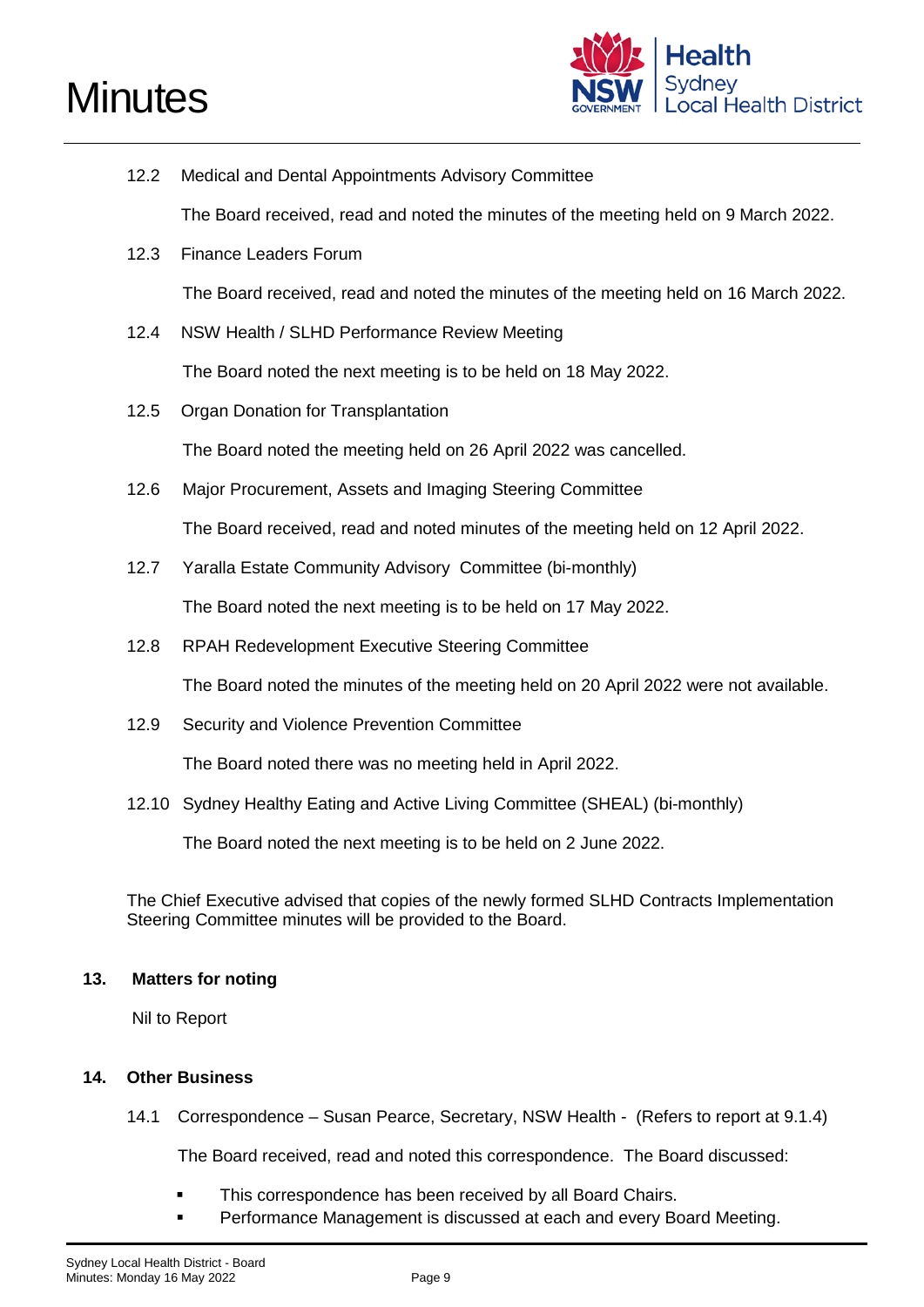



- The data referred to in these reports is six months old.
- The data discussed and acted upon at our monthly Board meetings is much more recent data.
- Need to consider the constraints we are operating under.
- Consider the impact and on-going challenges of COVID. ٠

The Board agreed to write back to the Secretary noting same.

#### 15. **Next Meeting**

The next meeting will be held on Monday 20 June 2022 at 9.30am at Callan Park.

The meeting closed at 11.30am

Chair Cycle

20.06.22

**Date**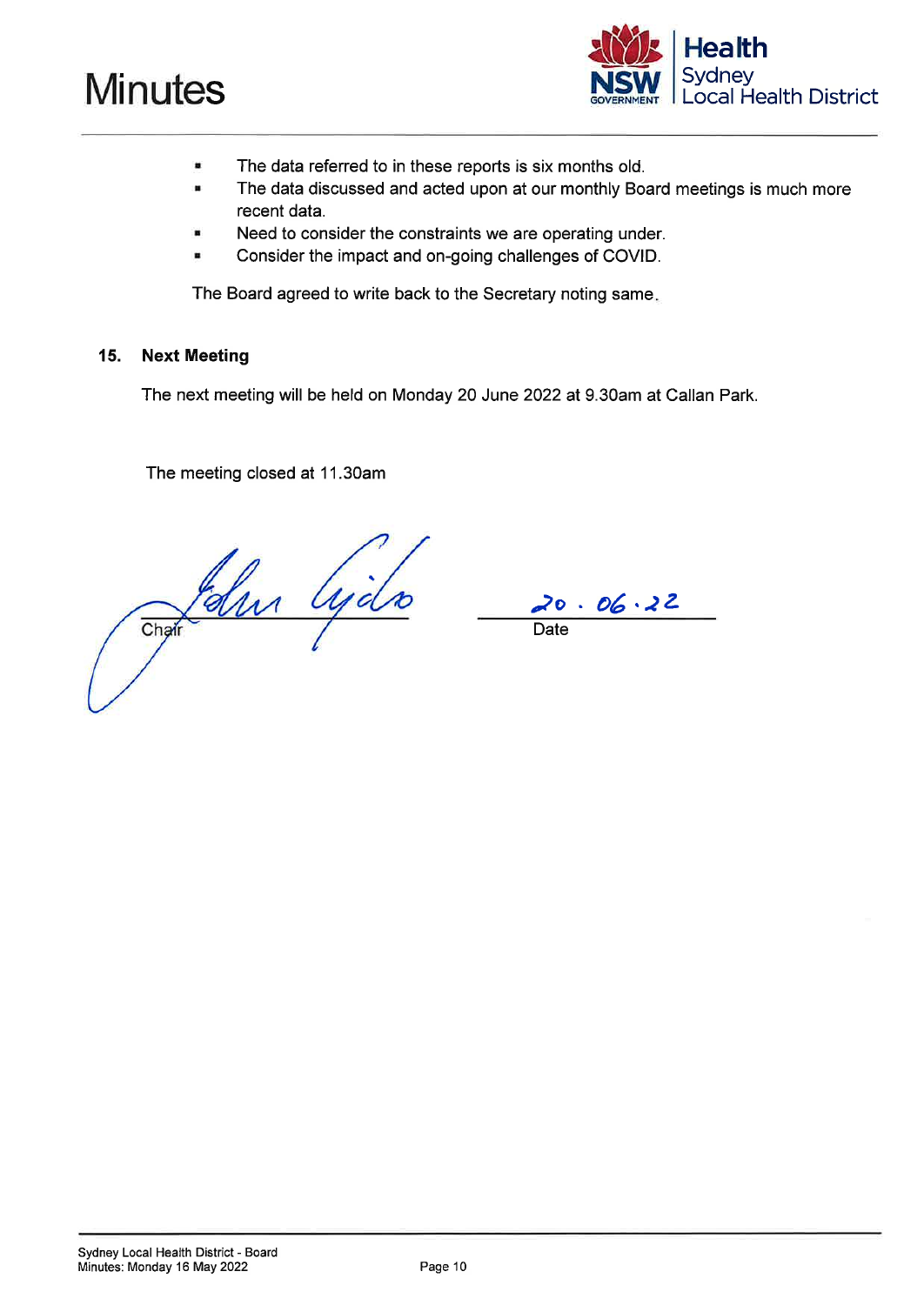

**Chief Executive's Report to the Finance, Risk and Performance Management Committee and the SLHD Board May 2022**

\_\_\_\_\_\_\_\_\_\_\_\_\_\_\_\_\_\_\_\_\_\_\_\_\_\_\_\_\_\_\_\_\_\_\_\_\_\_\_\_\_\_\_\_\_\_\_\_\_\_\_\_\_\_\_\_\_\_\_\_\_\_\_\_\_\_\_\_\_\_\_

# **COVID-19 UPDATE**

#### **SLHD**

- Central coordination of COVID-19 activities have continued through the SLHD Operations Centre, central coordination of supply and ordering of PPE, equipment and other issues.
- Special Flying Squad Teams continue to support community testing, Special Health Accommodation and other sites including Residential Aged Care Facilities.
- Special Health Accommodation has continued to provide adjunct accommodation to support the vaccination program.
- Mobile Vaccination Clinic continues to provide COVID-19 vaccinations to vulnerable communities.
- Quarantine Facility Vaccination Program has continued.
- A SLHD process has been developed to manage and dispense non-PBS COVID-19 anti-virals through the Vaccination Program to patients who are prescribed these medications by their GPs.
- Transition working groups continue to develop transition plans for Vaccination and Screening Services for operational to a BAU model.

# **SLHD Facilities**

- Continued to expand ICU capacity at RPA, Concord, CCMH, PMBC and Canterbury Hospitals to manage surge in demand of COVID-19 positive patients.
- Continued to expand inpatient COVID-19 wards to manage COVID-19 positive and amber at RPA, Concord and Canterbury Hospitals.
- Maintained service provision despite increase in furloughed staff due to COVID-19.
- Continued Staff and Visitor Screening Stations to check all people entering the health facilities established at all sites.

# **SLHD Public Health Unit**

- Enhanced Environmental Health Officer inspections of food outlets with SLHD to ensure they have and comply with appropriate COVID-19 Safety Plans.
- Enhanced and expanded Contact Tracing capability through the SLHD Public Health Unit for locally acquired cases.
- Assistance provided to NSW Health in providing Special Health Accommodation for incoming international passengers, local acquired cases under the Public Health Order requiring medical supervision.

# **Airport Operations**

• The new Public Health (COVID-19 Air and Maritime) Order was approved on 28 April 2022 to be effective from 12:01am on 30 April 2022. The new PHO included an exemption for travellers entering NSW on or after 6pm on 29 April 2022 to be exempt from Hotel Quarantine. The contract for wayfinding services for unvaccinated passengers to Quarantine Facilities on behalf of NSW Health concluded on the evening of Friday 29 April 2022. The Airport Operations team has collect all equipment from the International Airport.

#### **SLHD Tiger Teams**

- Continued the use of the Special Flying Squad Teams to support community testing, Special Health Accommodation and other sites and support to facilities and services in COVID-19 operations.
- Continued the use of the special purpose vehicle to run mobile COVID-19 Testing Clinics.
- Tiger teams remain available to support staff if required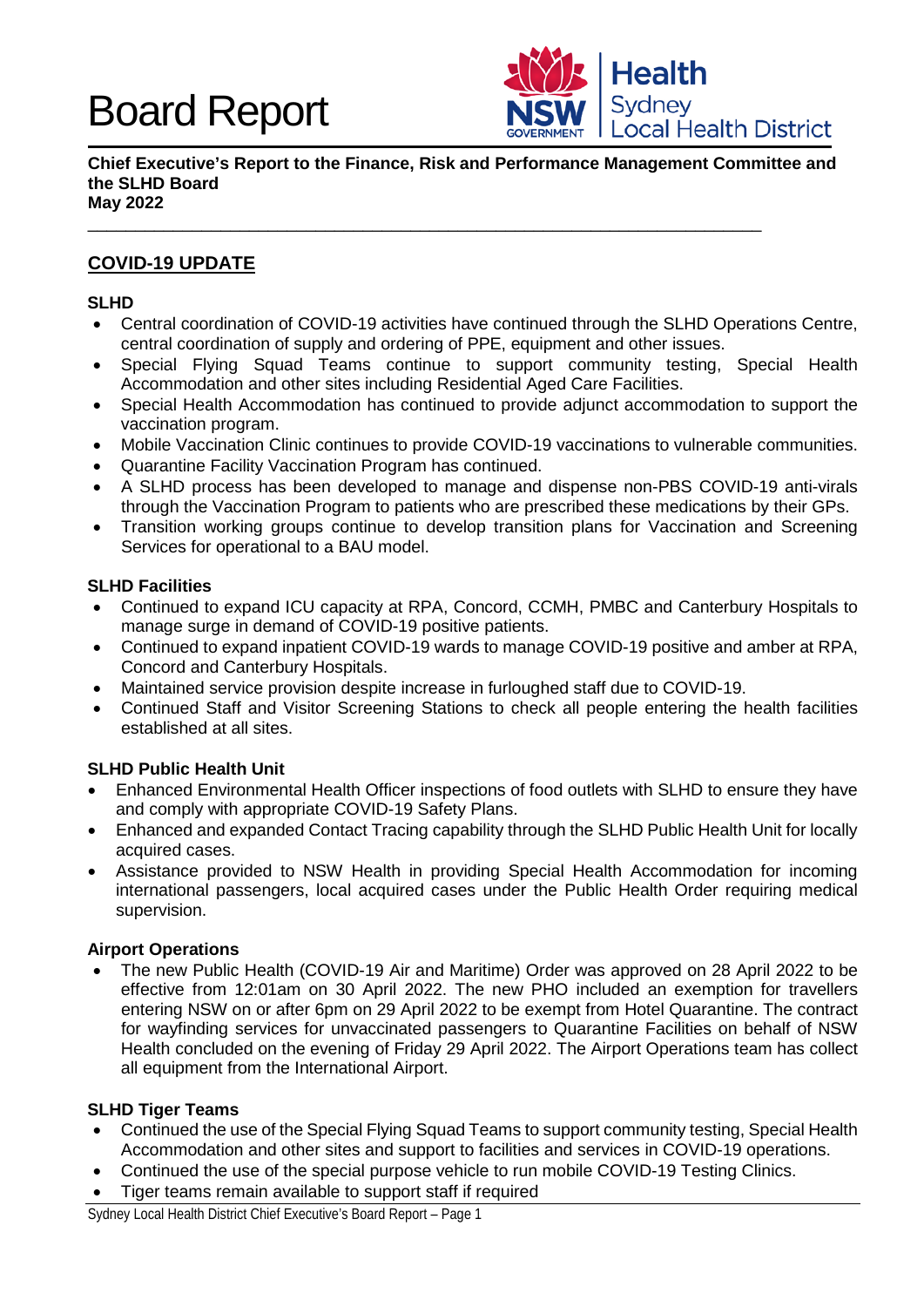

- Continuation of Fit Testing for staff
- Continued Fit Testing for staff from high risk areas, note this is on top of existing Fit Checking.

# **Vaccination**

The SLHD managed vaccination centres have administered over 1.6 million vaccine doses since the vaccination program commenced in February 2021. The District has continued to support the NSW Health Vaccination Program through a range of fixed and mobile vaccination clinics including the following:

Current vaccines available:

- Pfizer available for primary doses for 12 years and older
- Pfizer available for booster doses for 18 years and older
- Astra Zeneca available for primary doses for 18 years and older.
- Astra Zeneca available for select people who have cannot have an mRNA vaccine as a booster.
- Moderna available for primary doses for 12 years and older.
- Pfizer Paediatric available for 5-11 years for primary doses.
- Novavax available for primary doses for 18 years and older.

Current SLHD Vaccination Program sites and capability

- NSW Health Vaccination Centre (1 Figtree Drive) with an ability to vaccinate 14,500 per day
- RPA Vaccination Clinic with the ability to vaccinate 4,500 per day
- Redfern (Koori) Clinic with the ability to vaccinate 250 per day
- TCH Vaccination Clinic with the ability to vaccinate 250 per day
- Croydon, Forest Lodge, Marrickville, Punchbowl and Riverwood paediatric vaccination clinics established.
- Mobile Vaccination Clinics continue at various community locations to provide accessible vaccinations.
- Outbreak Management vaccination teams to support and vaccinate people identified by the Outbreak Management Team leads.
- Social Housing Vaccination teams established to target residents of various social housing areas.
- Aboriginal Task Force established to provide assistance to aboriginal families who have been affected by COVID-19

The Paediatric Vaccination Program for children 5-11 years commenced on 10 January 2022. Significant work was undertaken to ensure that we provided a positive environment for children at all of the centres including art work, Bravery Certificates and activity bags for the children.

The Sydney Royal Easter Show Campaign to boost paediatric vaccination rates has ceased. A reconciliation is underway to confirm the total number of paediatric vaccinations administered during the Campaign. A total of 2,194 vaccinations occurred for children aged 5 – 11 years old during the promotion campaign. Of this 2,116 tickets were issued, with 1062 tickets redeemed.

Continued management of Flying Squad model to provide COVID-19 vaccinations to RACF, Ports, Disability Homes and other areas, in addition to in-reach to selected speciality clinics at RPA and Concord Hospital.

# **Special Health Accommodation**

There was a strong focus to 'make good' the Zetland facility given the expected return deadline of 1 May 2022. However, given the ongoing activity from COVID-19 positive community referrals, approval was granted by the NSW Health to extend the agreement for Zetland until 1 August 2022.

Clinical Support Staff Transition Planning continued with Senior Security Officers undertaking supernumerary shifts to complete VPM training and assimilate to long-term positions within SLHD while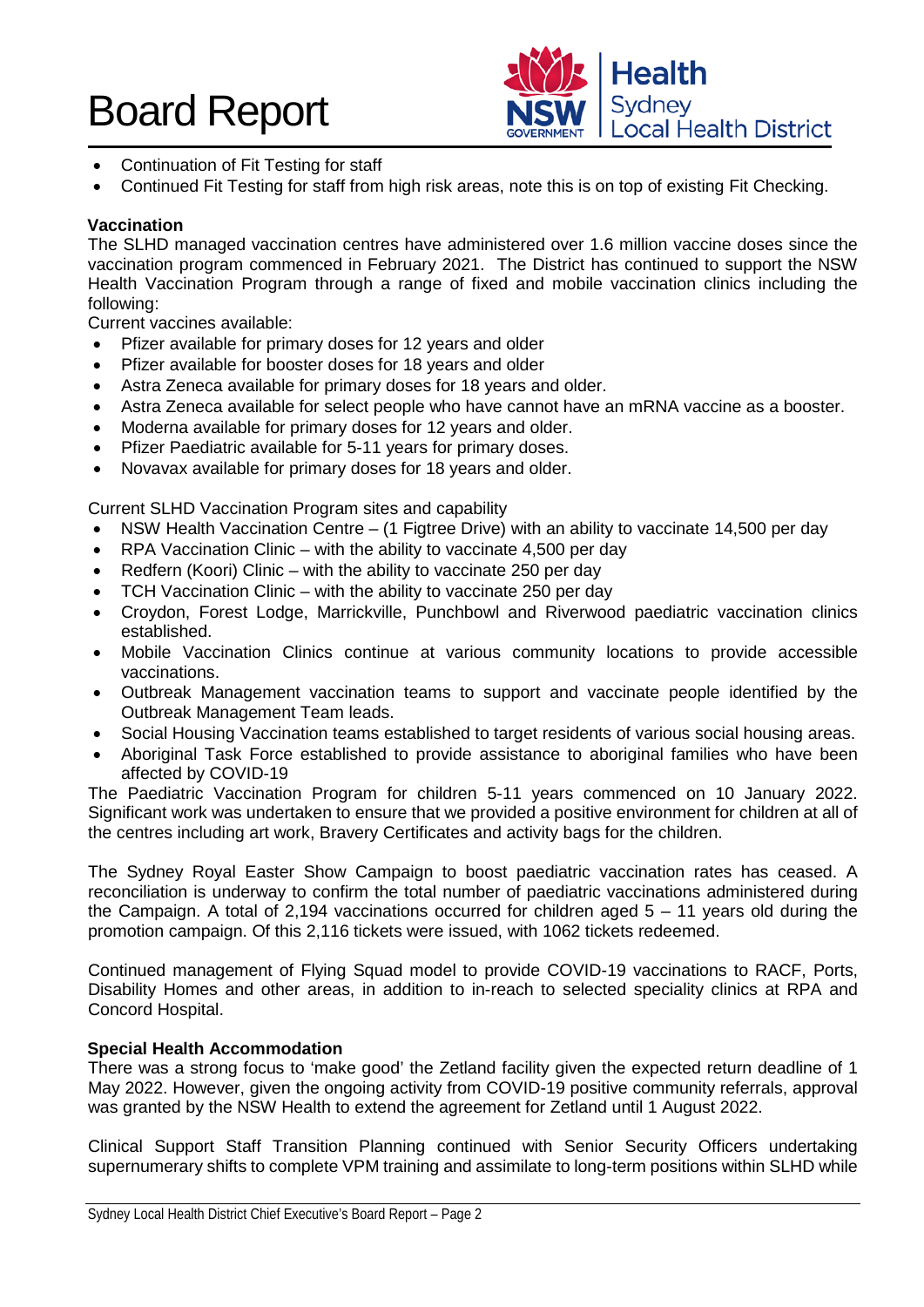

supporting existing vacancies. Accommodation Assistants have been deployed to assist with vacant positions across SLHD and gain experience in relevant positions.

A detailed review of the Atlas SHA highlighted the inability to receive patients requiring mobility support due to infrastructure constraints. Substantial works were required at SHA Atlas Serviced Apartments in preparation for receiving patients.

Changes to the Public Health Order for cruising have occurred. Staff on board cruise ships are required to be vaccinated. Scenario training has been organised with Carnival Cruise Lines and other key stakeholders for the return to service.

# **DISASTER MANAGEMENT REPORT**

- Sydney Local Health District's (SLHD) Disaster Management Unit continues to ensure ongoing preparedness for emergency management responses primarily within its boundaries but also for those events that may require SLHD resources.
- The planning and preparation activities undertaken are to ensure our ability to respond to major incidents form the bulk of the work performed by the SLHD Health Services Functional Area Coordinator (HSFAC) and Disaster Manager.
- With the transition to business as usual the Disaster Management Unit is to working with facilities to prioritise education, training and exercising to ensure a state of readiness.

**Prevention** and **Preparedness** is a main priority of Disaster Management activities with a strong emphasis on utilising some of the COVID-19 response platforms to reinvigorate and enhance SLHD Disaster Management response capabilities.

Ongoing activities include:

- Education:
	- o Current
		- Emergency Code training for departments
		- SLHD staff attended the State facilitated program Hospital Major Incident Medical Management and Support (HMIMMS) during its trial period
		- o Scheduled Education
			- SLHD will provide the Course Director for the State facilitated Major Incident Medical Management and Support (MIMMS) Advanced course
			- SLHD will provide the Course Director for the State facilitated Hospital Major Incident Medical Management and Support (HMIMMS)
			- Incident Control Systems (ICS) for hospitals and services
			- 1 day Team member MIMMS
		- o Facilities and services are currently finalising the following exercise schedules
			- White level searches
			- Communication exercises
			- Code black exercises
- Review of, and update to, current emergency management planning arrangements across the LHD
- Represent health on discussion exercises conducted by Local Emergency Management Committees (LEMC)
- Providing health input into Emergency Management Committees within SLHD, including the City of Sydney, Canterbury-Bankstown, Sydney Metro, The Bays, Inner West and South West Metro LEMC's. Regional and LEMC meeting frequency remains increased to ensure awareness of the impact of COVID-19 for that respective area. After Action reviews of the COVID-19 response are underway at a Regional and local level.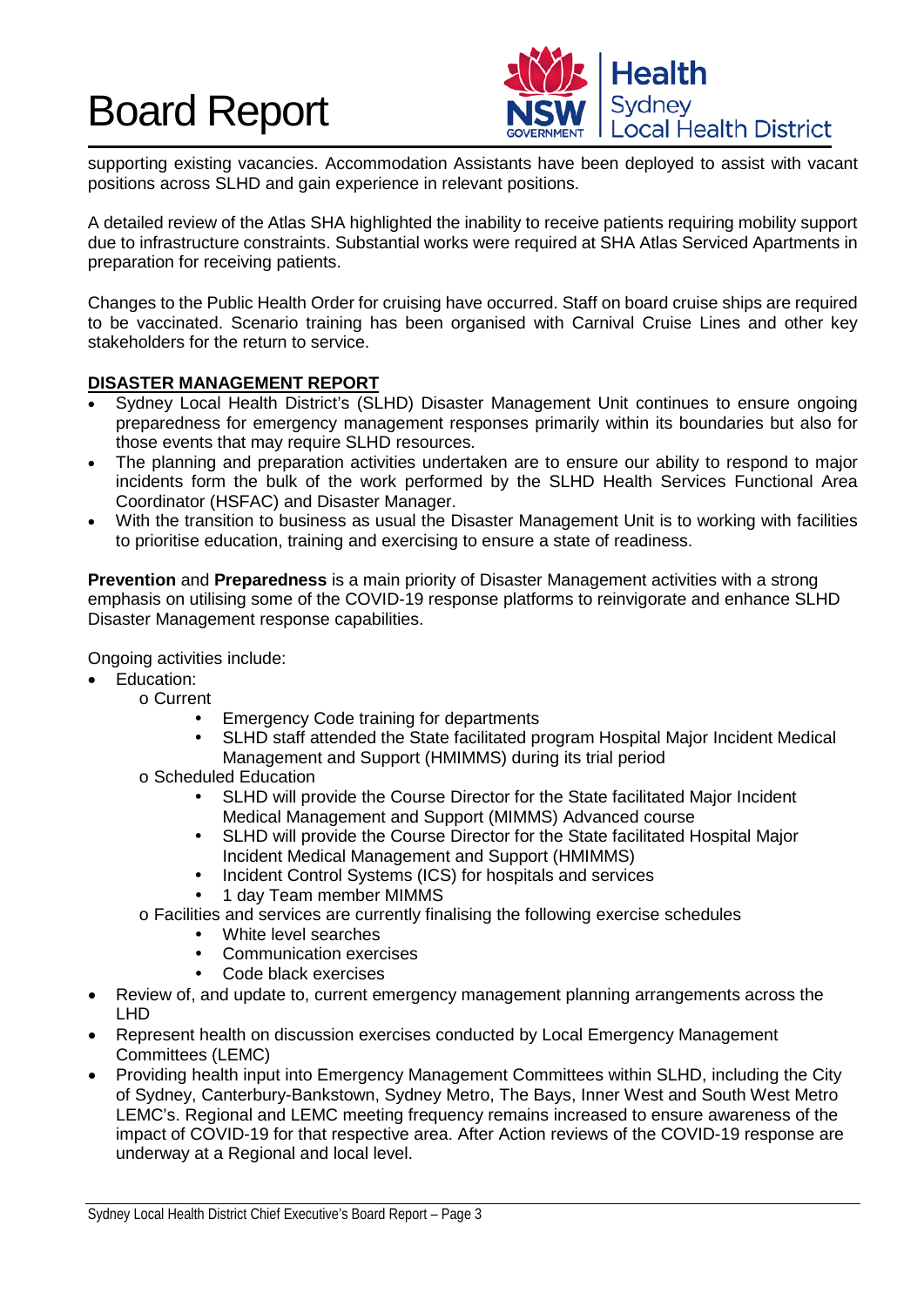

- Attendance at MoH State Preparedness and Response Branch (SPRB) facilitated Disaster Manager Planning meetings
- Attendance on recovery webinars facilitated by Red Cross
	- o What to expect in the first 6 months of recovery
	- o Community-led recovery after disasters
- Emergency Management Committee (EMC) meetings across facilities and services are recommencing with most focusing on identifying education and training needs

In the **Response** phase, SLHD remains involved in all aspects of the COVID-19 response at local and State levels

- SLHD recently deployed staff to support the State response to the flooding in the Lismore area
	- o SLHD vaccination team and SLHD Health van involved in primary health care at evacuation centers in Lismore area
	- o Health Liaison Officer to support the regional recovery EOC
- SLHD continues to support Far West Health Service with the deployment of staff coordinated through SLHD Director Nursing and Midwifery
- Incident notifications
	- o SLHD receives notification of any potential incidents or events that may impact on SLHD. Notifications are then distributed to all SLHD facilities and actioned accordingly. These notifications provide opportunity to exercise and amend our developed communication pathways. Notifications include extreme weather events, Guest of Government and mass gatherings, including protests and music festivals.

# **PERFORMANCE**

# **According to the Ministry of Health Framework, the District remains at Performance level 0, which is the highest level achievable.**

# **Safety and Quality**

Despite the significant demands placed on staff due to the COVID-19 response, SLHD continues to maintain the quality and safety of our services. SLHD is currently returning services across the District to pre-COVID-19 levels and activity, ensuring safety and quality for staff and patients is at the forefront of this transition.

There were no Serious Adverse Events reports overdue during the month of March 2022.

There was an increase in the number of Mental Health Readmissions within 28 days for the month of January 2022 to 20.2%. YTD January there has been a slight increase in readmissions to 16.0% when compared to 15.9 YTD January 2021. The District continues to focus on strategies to improve mental health performance. The General Manager and Clinical Director of Mental Health continue to engage with stakeholders to improve performance.

The District continues to perform well in relation to unplanned readmissions within 28 days of separation, reporting 5.0% for the month of February 2022 and 4.8% YTD February 2022, which is below the State average of 5.3% for the month and 5.4% YTD February 2022. Unplanned Emergency Representations (same ED within 48 hours) were 4.2% for the month of March 2022 and 4.4% YTD March 2022, which is below the State average of 4.4% for the month, and below the state average of 4.5% for YTD March 2022.

The District is below the target (1.0/10,000 bed days) for Staphylococcus Aureus Bloodstream Infections (SABSI), with 0.2 per 10,000 bed days for the month of February 2022. There were 0 Central Line Associated Bloodstream (CLAB) infections reported in January 2022. Ongoing education and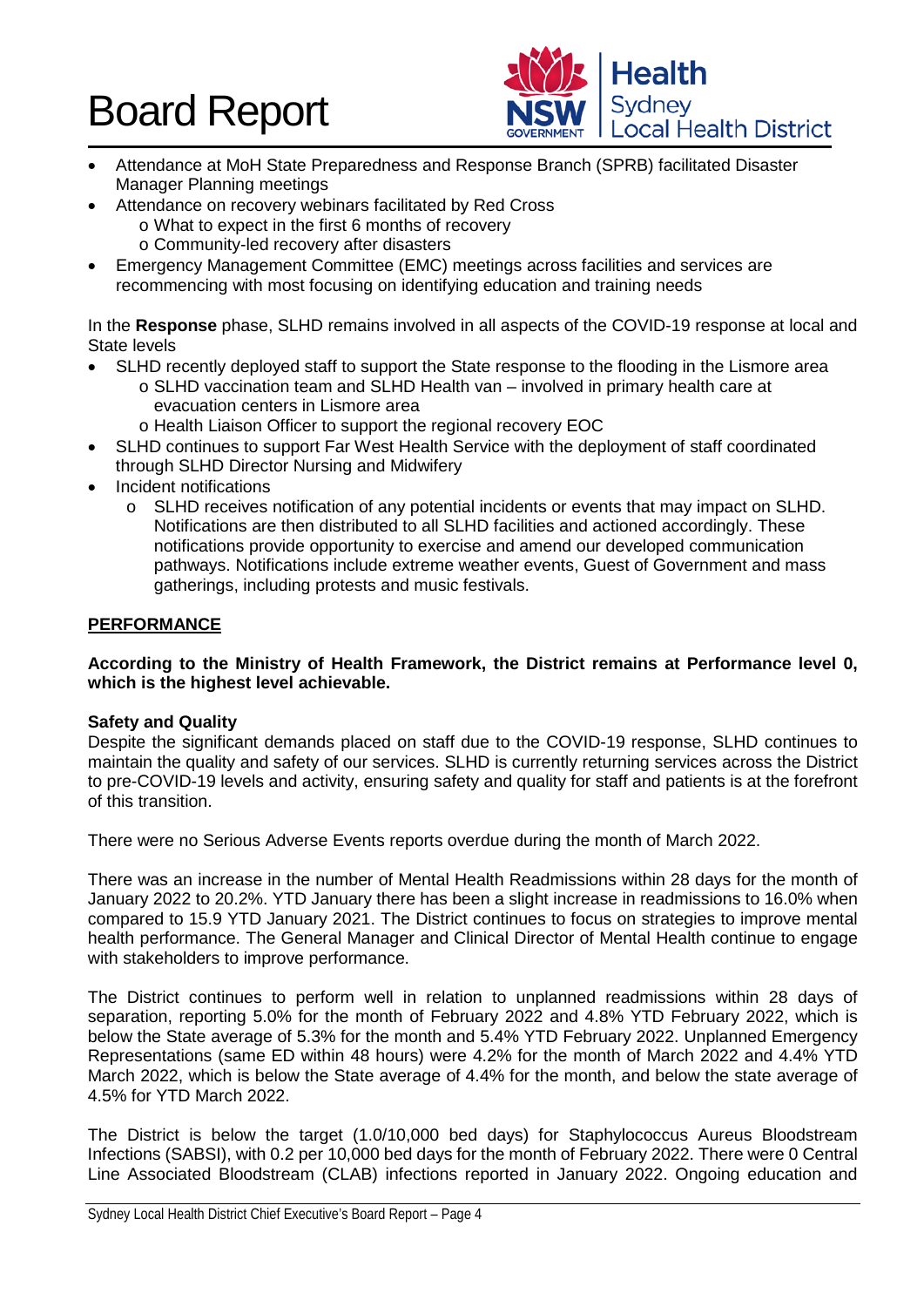

training in infection control strategies and CLAB awareness discussions at ICU morbidity and mortality meetings continue. The District has invested significantly during COVID-19 on additional infection prevention and control measures particularly through the IPC teams in the SHA and the Tiger teams. Further support has been implemented with IPC facilitators deployed to high risk clinical streams across the District. An Infection Prevention Taskforce has been established to leverage off the learning during COVID-19. The goal is to have no Hospital Acquired Infection by 2025.

The District is performing well in relation to 8 of the 14 HACS, under performing in relation to Hospital Acquired Renal Failure and 3<sup>rd</sup> or 4<sup>th</sup> Degree Perineal Lacerations; and not performing in relation to Fall Related Injuries in Hospital, Hospital Acquired Venous Thromboembolism, Hospital Acquired Endocrine Complications and Hospital Acquired Delirium.

The rate of Fall Related Injuries in Hospital was 6.7 per 10,000 episodes, which is above the target of 5.7 for the 12 month rolling period of February 2021 – January 2022. The instances of Fall Related Injuries decreased by 4 during the period, when compared to the previous 12 month rolling period. The rate of Hospital Acquired Venous Thromboembolism was 12.7 per 10,000 episodes, which is above the target of 11.0 for the 12 month rolling period of February 2021– January 2022. The instances of Hospital Acquired Venous Thromboembolism increased by 50 during the period, when compared to the previous 12 month rolling period. The rate of Hospital Acquired Endocrine Complications was 38.2 per 10,000 episodes, which is above the target of 29.7 for the 12 month rolling period of February 2021 – January 2022. The instances of Hospital Acquired Endocrine Complications decreased by 28 during the period, when compared to the previous 12 month rolling period. The rate of Hospital Acquired Delirium was 59.2 per 10,000 episodes, which is above the target of 55.1 for the 12 month rolling period of February 2021 – January 2022. The instances of Hospital Acquired Delirium increased by 64 during the period, when compared to the previous 12 month rolling period.

The District continues to work on improving its performance in relation to all HACs, with facilities/services providing monthly updates to their HAC Action Plans, which is overseen by the SLHD HAC Steering Committee. District HAC Operational Coordinators and Clinical Leads for each of the HACs have been appointed to further support facilities and services in the development of strategies to reduce HACs District wide.

The District has continued to have no incorrect procedures resulting in death or major loss of function.

# **Workforce**

The District continues to focus on strategies to ensure our workforce has the appropriate skill mix and levels to meet demand, including the response to COVID-19. In March 2022, premium staff usage has increased by 1.97 for Medical staff, decreased by 0.70 for Allied Health staff and decreased by 4.37 for Nursing staff when compared to the same period last year.

The District has continued to focus on ensuring its hospitals are appropriately staffed to manage the increasing activity associated with COVID-19 in the Emergency Departments, COVID-19 wards and Intensive Care Units that is continuing to occur. There has been ongoing focus on the workforce challenges in all facilities activity which has been required to manage the recent COVID-19 outbreak since January 2022. This is particularly important as the District moves towards the winter demand. Staff within the SLHD Vaccination program have been actively deployed within facilities to assist with the COVID-19 and winter demand.

# **Activity**

Significant pressure has continued to be placed on all hospitals in the District with the increase in the presentations, the volume of COVID-19 positive patients (including COVID-19 precautionary patients) and the requirement to increase activity by returning to pre-COVID levels. Hospitals have progressively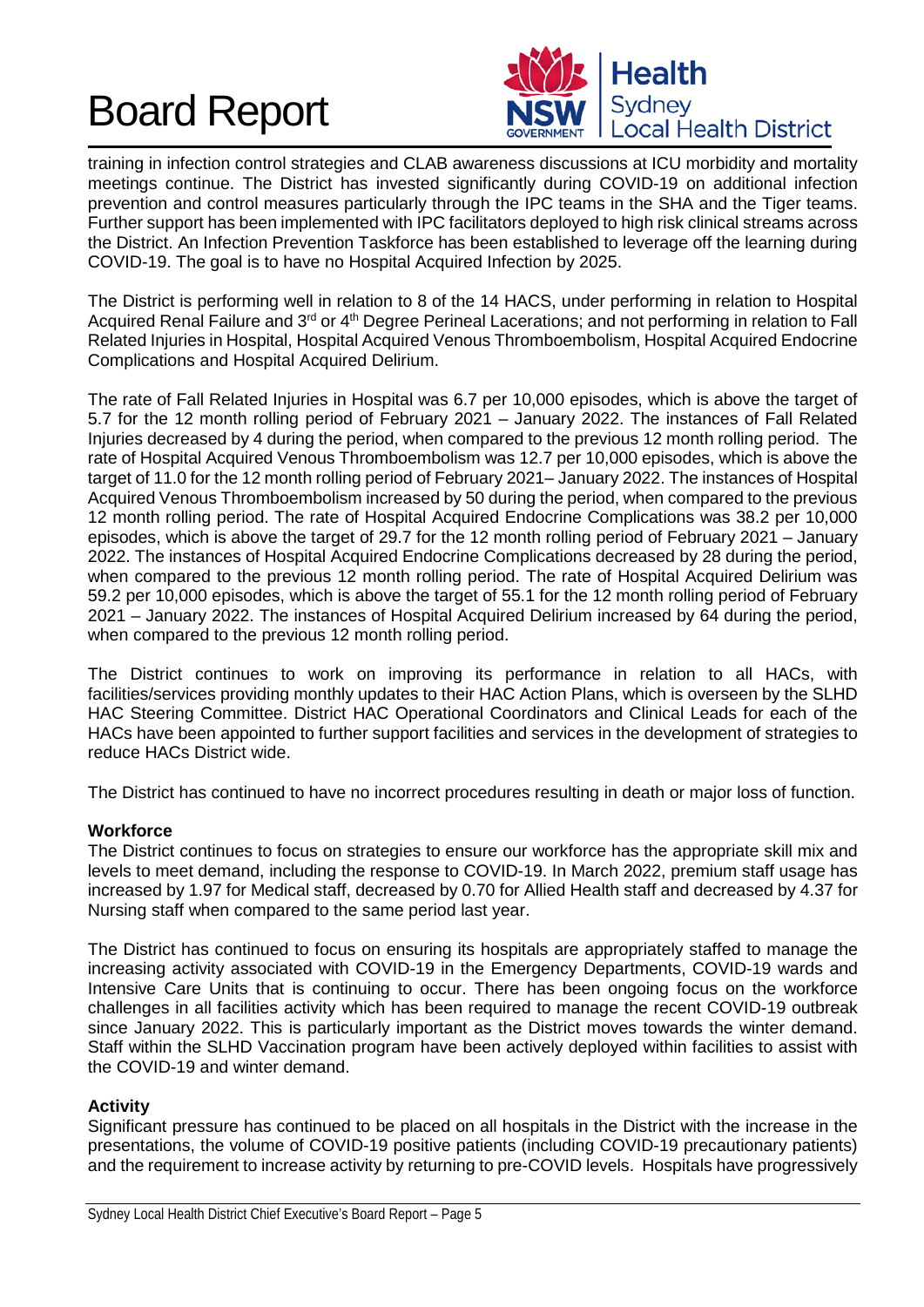

planned to return to 100% capacity in relation to elective surgery and outpatient clinics across the District.

As a result, there has been a decrease of 14.29% in the number of separations (12,880) for the month of March 2022 when compared to the same period last year (15,028). YTD March separations have decreased by 13.97% when compared to the same period last year. This is consistent with the decrease in elective surgery and reduced inpatient activity associated with the recent outbreak of COVID-19. In March 2022, the District's occupancy rate decreased by 5.77% to 82.52% when compared to the 88.29% reported in March 2021.

There were 15,556 attendances to the District's Emergency Departments in March 2022, which is an 8.75% increase from 14,304 in March 2021. YTD March Emergency Department attendances have decreased by 0.84% to 119,152 when compared to the same period last year (120,160). For the month of March 2022, case weighted attendances have increased by 3.62% when compared to the same period last year. The District is continuing to investigate the impact of COVID-19 on the reduction of Emergency Department presentations in partnership with the George Institute.

# **Emergency Treatment Performance (ETP)** (formerly NEAT)

Despite the impact of COVID-19, the District continues to work on its ETP performance. There was a 7.93% decrease in ETP in the month of March 2022 to 59.24% when compared to the same period last year. This relates to the increase in ED presentations compared to the same time last year. YTD March ETP decreased by 5.37% to 63.00% when compared to the same period last year. The decrease in performance is due to the increased demands associated with the increase in COVID-19 cases presenting to, and being admitted to, the District hospitals. Admitted ETP was below target (50%) for the month of March at 30.79%, which is a 14.99% decrease on the same period in the previous year.

# **Transfer of Care**

The District performed below target (90%) for transfer of care (TOC) in March 2022, with 81.59% of all patients transferred from ambulance to our emergency departments in 30 minutes or less. This has been due to the significant increase in the number of patient on a COVID-19 pathway presenting to the Emergency Department which has significant increased processing times due to PPE and Infection Prevention and Control measures required.

# **ED Triage**

The District achieved triage Categories 1, 4 and 5 targets for the month of March. Triage Category 2 performance is below the revised target at 83.28% (target 95%). Triage Category 3 performance is below the revised target at 78.13% (target 85%). Triage time has been significantly impacted by the increase in COVID-19 patients and COVID-19 pathway patients as discussed above.

# **Elective Surgery**

As indicated previously in this report, non-urgent elective surgery has been ceased to enable capacity to deal with the current COVID-19 Outbreak. As a result, there were 1,022 less elective surgeries performed in SLHD facilities in March 2022 when compared to the same period in the previous year, representing a decrease of 37.66% (excluding Collaborative Care surgery).

For the month of March 2022, 100% of Category A, 74.43% of Category B, and 87.45% of Category C elective surgery patients were admitted within the clinically appropriate timeframe for their surgery. YTD March surgical patients not ready for care increased by 8.01% (84) when compared to the same period last year.

To supplement operating capacities within Royal Prince Alfred Hospital, Concord Repatriation General Hospital and Canterbury Hospital, collaborative care arrangements are continuing to be utilised with private facilities. Facilities currently engaged in Collaborative Care arrangements include Chris O'Brien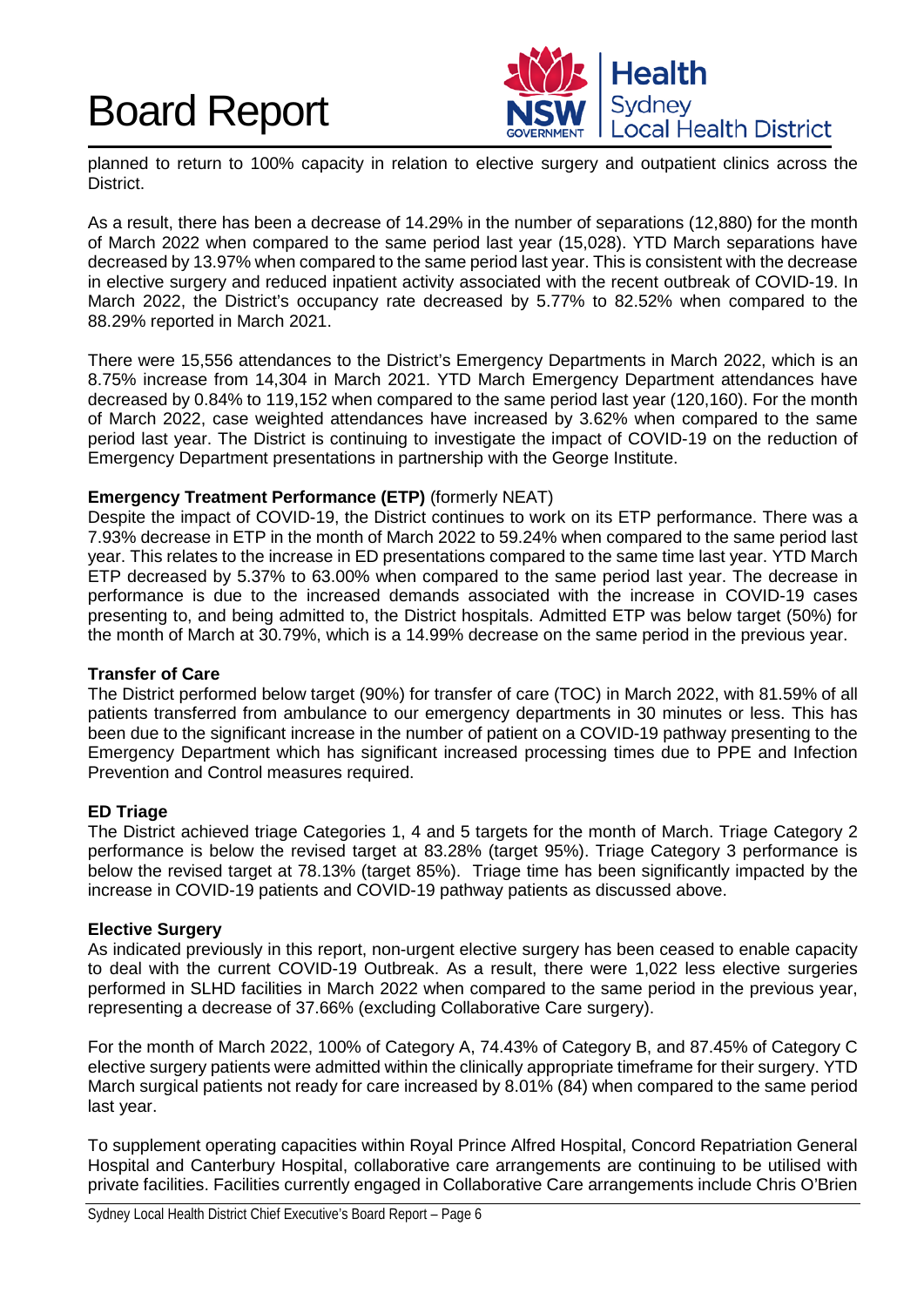

Lifehouse, East Sydney Private, Hurstville Private, The Mater Private, North Shore Private, Sydney Day Surgery, Sydney Adventist Hospital, Strathfield Private, Chatswood Private, St George Private, Westmead Private, St Luke's Private, Waratah Private and Macquarie University Hospital.

Surgical Taskforces at RPA, Concord and Canterbury Hospitals continue to oversee the surgical recovery program. Membership of the taskforce in each facility includes the District and Facility Executive, Senior medical, nursing and allied health clinicians and clinical directors from surgical departments, operating theatres, anaesthetics, emergency departments, ICU and wards.

# **Emergency Surgery**

There were 210 less emergency surgeries performed in the month of March 2022 when compared to the same month last year, representing a 15.23% decrease.

# **Community Care and Hospital in the Home**

The District has continued to manage its activity through the support of Sydney District Nursing, which continues to manage over 1,000 patients per day in the community who would otherwise be seen in Hospital. YTD March 2022 Hospital in the Home overnight separations decreased by 21.9% when compared to the same period last year. There has also been an increase in virtual health care provided through the RPA Virtual Hospital.

# **RPA Virtual**

| <b>Clinical Activity</b>            | <b>Target</b> | <b>This</b><br><b>Month</b> | 3 Month<br>Avg | <b>FYTD</b> | <b>Prev</b><br><b>YTD</b> |
|-------------------------------------|---------------|-----------------------------|----------------|-------------|---------------------------|
| <b>Clinical Care Service Events</b> | 4,571         | 4,629                       | 4,704.33       | 32,579      | 29,906                    |
| COVID-19 Service events             |               | 7,576                       | 6,958.33       | 75,705      | 28,332                    |
| SDN Face to Face                    | ۰             | 1,918                       | 2,020.00       | 14.644      | 18,599                    |
| <b>SDN Video Consult</b>            |               | 36                          | 38.67          | 331         | 7                         |
| <b>SDN Phone</b>                    | ۰             | 1,142                       | 1,120.67       | 7,402       | 7,675                     |
| Virtual Care Centre Phone           |               | 85                          | 98.33          | 680         | 407                       |
| Virtual Care Centre Video Consult   | ۰             | 1,418                       | 1,395.67       | 9,334       | 1,494                     |

# **NATIONAL FUNDING REFORM / ACTIVITY BASED FUNDING**

# **NWAU Activity against Target**

Despite the impact of COVID-19, the District continues to perform well in relation to the NWAU activity against target, with a 2.76% variance for YTD February, excluding Dental and Sub-Acute and not accounting for the large number of uncoded episodes.

| Stream                | Target  | Actual  | Variation                          | Variation % |
|-----------------------|---------|---------|------------------------------------|-------------|
| Acute*                | 124,154 | 106,099 | 18,056<br>$\overline{\phantom{a}}$ | $-14.54%$   |
| ED                    | 24,294  | 18,169  | 6,125<br>٠                         | $-25.21%$   |
| NAP**                 | 26,760  | 55,636  | 28,876                             | 107.91%     |
| SNAP^                 |         |         |                                    |             |
| MH Admit <sup>^</sup> | 14,340  | 11,333  | 3,007<br>۰                         | $-20.97%$   |
| MH NAP <sup>M</sup>   | 7,068   | 6,470   | 598                                | $-8.46%$    |
| Total                 | 190,803 | 196,073 | 5,270                              | 2.76%       |

Sydney Local Health District Chief Executive's Board Report – Page 7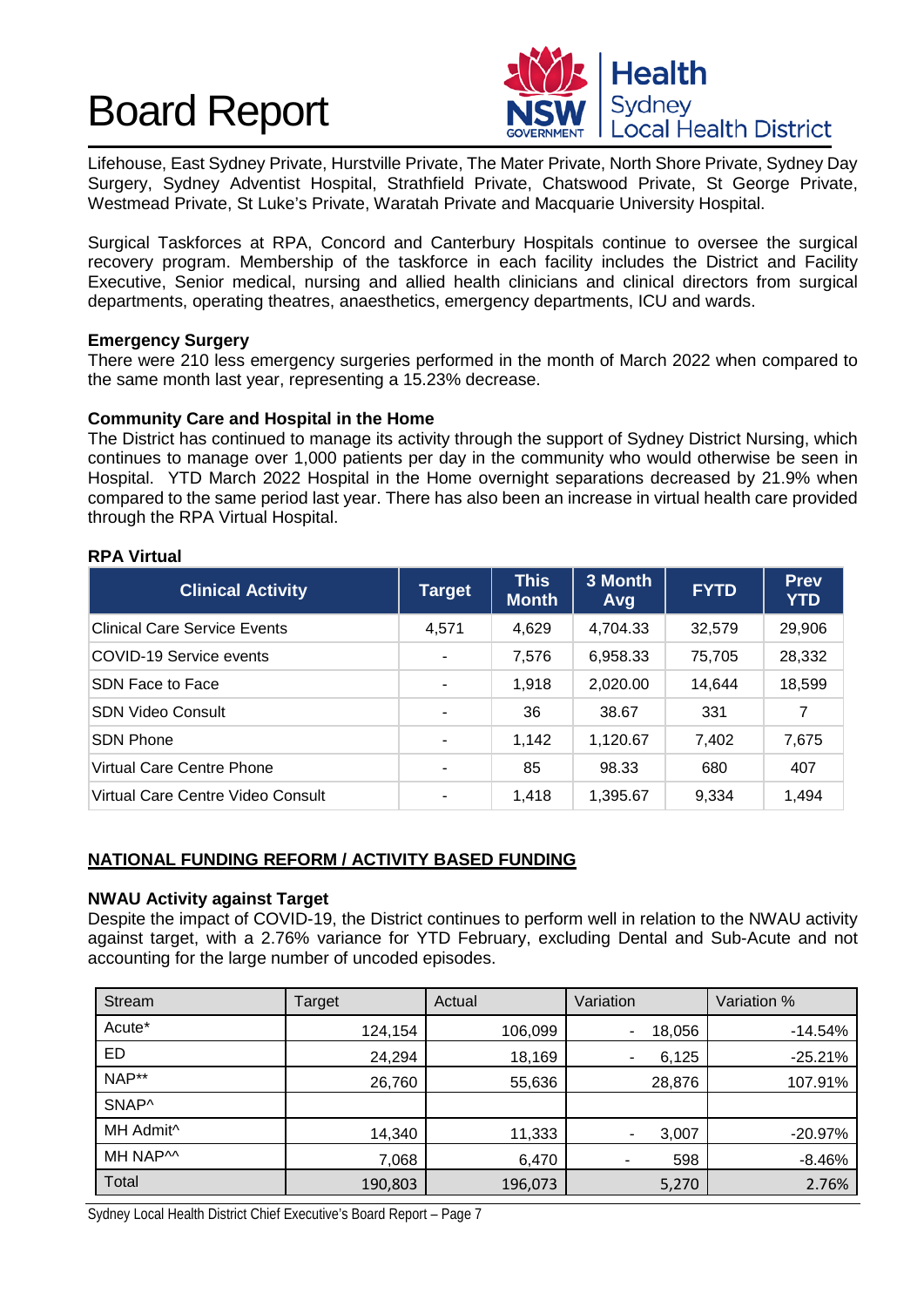

| Dental DWAU  | 47.466  | 28,855  | 18.611   | $-39.21%$ |
|--------------|---------|---------|----------|-----------|
| Dental NWAU# | 5,960   | 3,623   | $-2,337$ | -39.21%   |
| Total (NWAU) | 196,763 | 199,696 | 2,934    | 1.49%     |

\* 627 uncoded episodes

\*\* Inclusive of COVID clinics and the Special Health Accommodation

\*\*\* SNAP currently unavailable

^ 386 uncoded

^^ MH NAP is YTD February # NWAU=589/4691\*DWAU

# **REVENUE ENHANCEMENT DEVELOPMENT COMMITTEE**

# **SLHD REVENUE COMMITTEE**

# **Private Health Insurance Usage**

For the month of March 2022 16.76% (1,997 separations) of all patients discharged by SLHD facilities were classified as privately insured.

There was a decrease of 313 (13.55%) patients who elected to use their private insurance compared to the same period last year and an increase of 379 (23.42%) in total separations from previous month.

For the month ended March 2022 conversions for facilities as compared to the same period last year were:

- RPAH a decrease of 164 (14.14%) private patients.<br>Concord a decrease of 107 (11.05%) private patient
- Concord a decrease of 107 (11.05%) private patients.
- Canterbury Hospital a decrease of 29 (20.86%) private patients.
- $\blacksquare$  IRO a decrease from 24 to 22 private patients.
- Balmain Hospital a decrease of 11 (57.89%) private patients.

# **Single Room Usage**

For the month of March 2022, 9.17% of patients were flagged as infection control across the District.

For the month, 18% of all available single rooms were occupied by private patients and 37% of all private patients were accommodated in single rooms.

#### **SLHD Strategic Revenue Network**

Key notes:

- SLHD Strategic Revenue Network meeting was held in March 2022. An update on the progress of implementing the PRNIP framework was provided. Facilities provided an update on respective revenue performance and opportunities.
- Clinician Billing Portal (CBP) is progressing with RPAH, CRGH and TCH working to identify and sign up staff specialists to bill through the application. There are currently 168 registered users and total \$1.84M has been raised through the portal to date.

# **REDESIGN AND SERVICE IMPROVEMENT**

#### **Innovations**

# **The Pitch**

SLHD opened its virtual doors to the 22<sup>nd</sup> iteration of Pitch on 25 March 2022 which was live streamed to over 100 staff.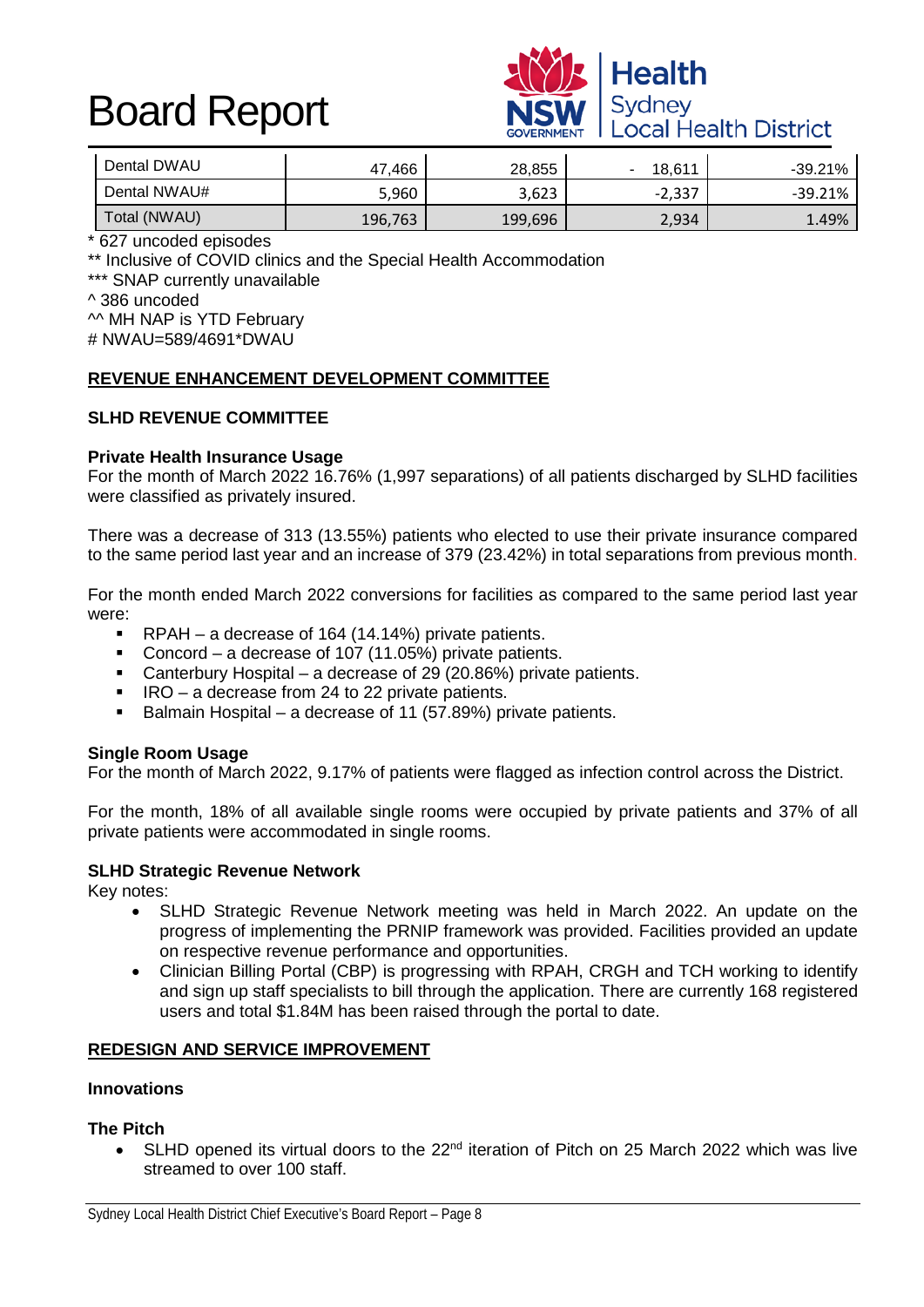

- The event welcomed five presentations which awed the Pitch panel, resulting in \$90,000 in prize money awarded to 3 pitches:
	- o The '**HeartBeat – be heart smart'** presented by Sonia Sawant (Basic Physician Trainee, RPAH) was awarded \$30,000 to implement a digital cardiac rehabilitation platform that will prevent further life-threatening cardiac events via data capture including: medication adherence / task completion / blood pressure.
	- o The **'Virtual newborn family support'** idea presented by Bonnie Fonti (CNS, Newborn Family Support Team) won \$30,000 to develop six culturally responsive videos in five languages as well as videos targeted at Aboriginal and Torres Strait islander families to empower CALD family centred care through multimedia education.
	- o The **'Improving health outcomes via digitally-enabled care in patients with diabetes using insulin therapies'** pitch won \$30,000 and was presented by Dr Veronica Wong (Staff Specialist, Endocrinology) to develop a purpose-built mobile application that will assist patients and clinicians to effectively manage at-risk patients on insulin, improve treatment adherence and build stronger therapeutic relationships

# **CHR**

- GPCanShare Redesign Project
	- The CE-approved project management plan (Initiation phase) has been submitted to ACI for feedback prior to its submission to UTAS. The team has embarked on diagnostics and is planning process mapping workshops for CRGH and RPA hospitals as well as collection of baseline data for the project objectives.
- Diabetes Model of Care Redesign
	- o An implementation plan for this project has been developed.
	- o The SLHD Outpatient Diabetes in Pregnancy Model of Care is to be tabled and discussed with SLHD executive after the general outpatient Diabetes Model of Care has been implemented.

# **Accelerating Implementation Methodology (AIM):**

• The next scheduled course for 2022 is on 30-31 May and has reached capacity.

# **HealthPathways**

# **Content Development and Maintenance**

Development and consultation continue for the localisation and Periodic Reviews to the following pathway sets:

- Hand Therapy and Surgery
- Chronic Pain
- Melanoma and other skin cancers
- Andrology

In addition to this we have completed significant content updates to the service information pages for antenatal, fertility and gynaecology to support the new referral processes being introduced as part of the Engage Outpatients pilot at RPAH Women's and Babies on the 27<sup>th</sup> April.

# **COVID-19 Specific Content**

Minor changes continue to be made to our suite of COVID-19 specific HealthPathways and resources, mainly in the area of GP access to antibody and oral antiviral therapies. There has also been some minor deletions of content due to minimal use and the incorporation of COVID-19 content into other established content. We are establishing a small internal working party to incorporate COVID-19 indicators and risks into other condition types as COVID-19 moves to an ever-present condition in the community.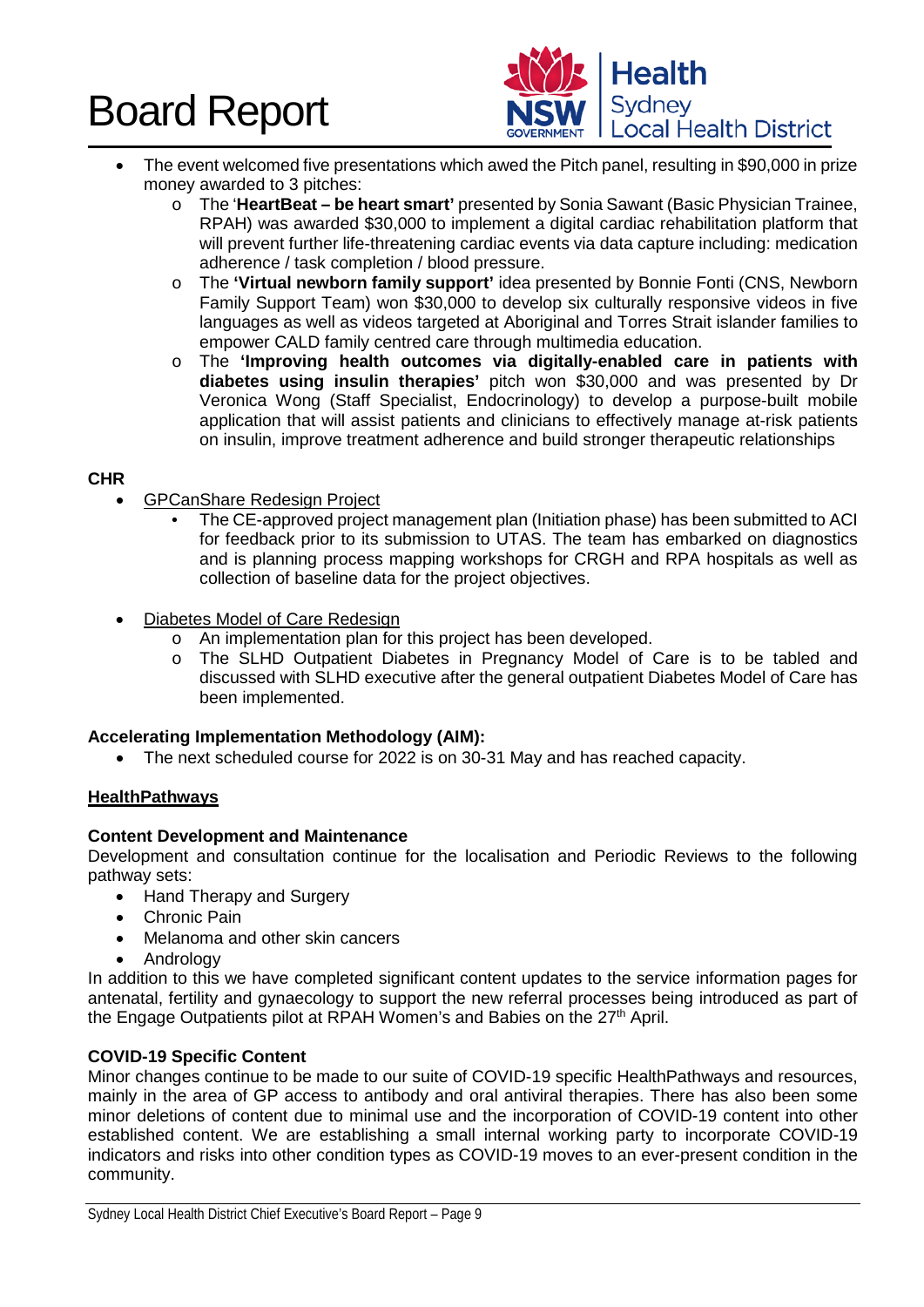

# **Re-Design of Our Current Periodic Review Process**

With support of the SLHD Clinical Re-design Team we are currently completing an application to undertake a re-design of our Periodic Pathway review process. Current levels of content needing review grows annually as they undergo two to three year review cycles. We are seeking to identify new prioritisation models for content review as well as implement a more sustainable content governance process.

# **COVID-19 Specific Content Usage**

|                                                                                                | Page views<br>April $1 - 26$<br>2022 | Page views | Page views<br>March 2022 February 2022 | Page views<br>January 2022 | Page views<br>December<br>2021 | Page views<br>November<br>2021 |
|------------------------------------------------------------------------------------------------|--------------------------------------|------------|----------------------------------------|----------------------------|--------------------------------|--------------------------------|
| <b>COVID-19</b><br><b>Vaccination</b><br><b>Resources</b>                                      | 113                                  | 13         | 218                                    | 194                        | 89                             | 46                             |
| <b>COVID-19</b><br><b>Vaccination</b><br><b>Procedure</b>                                      | 68                                   | 89         | 59                                     | 188                        | 120                            | 100                            |
| <b>Myocarditis and</b><br><b>Pericarditis After</b><br><b>mRNA COVID-19</b><br><b>Vaccines</b> | 18                                   | 39         | 57                                     | 76                         | 66                             | 119                            |
| <b>COVID-19 Initial</b><br><b>Assessment &amp;</b><br><b>Management</b>                        |                                      |            |                                        |                            | 340                            | 217                            |
| <b>COVID-19 Case</b><br><b>Management</b>                                                      |                                      |            |                                        | 2,883                      | 4,932                          | 1,371                          |
| <b>COVID-19 Active</b><br><b>Case Management</b>                                               | 2,203                                | 2,766      | 1,474                                  | 2,945                      |                                |                                |
| Post-COVID-19<br><b>Conditions</b>                                                             | 195                                  | 243        | 305                                    | 589                        | 263                            | 243                            |
| <b>COVID-19 Virtual</b><br><b>Care Requests</b>                                                | 274                                  | 302        | 243                                    | 1,456                      | 1,103                          | 317                            |
| <b>COVID-19 Isolation</b><br><b>Support</b>                                                    | 27                                   | 67         | 41                                     | 277                        | 251                            | $111$                          |
| <b>COVID-19</b><br><b>Assessment &amp;</b><br><b>Management in</b><br><b>RACFs</b>             | 28                                   | 55         | 42                                     | 172                        | 136                            | 48                             |

# **Usage of HealthPathways**

April usage remains high, on the back of the ongoing use of COVID-19 content.

|              | April 1-26 2022 | <b>March 2022</b> | February 2022 | January 2022 |
|--------------|-----------------|-------------------|---------------|--------------|
| <b>Users</b> | 1,503           | 1,986             | 1,712         | 2,042        |

Sydney Local Health District Chief Executive's Board Report – Page 10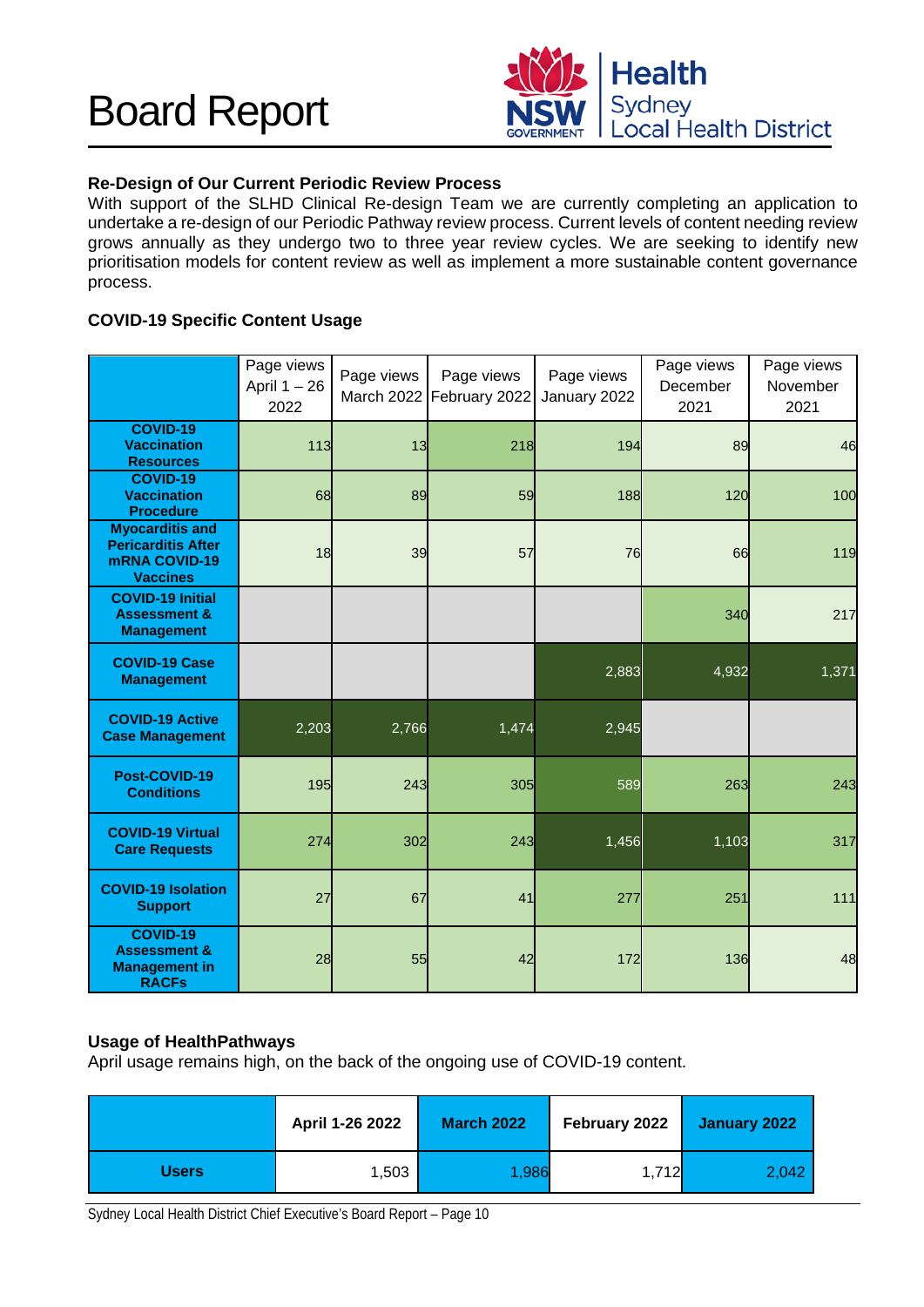

| <b>Sessions of use</b>  | 9,508  | 13,520 | 10,637 | 14,320 |
|-------------------------|--------|--------|--------|--------|
| <b>Total Page Views</b> | 30,546 | 44,427 | 36,626 | 44,929 |

#### **SLHD e-Referral Project**

#### **Service recruitment**

The Engage Outpatients pilot go live is scheduled for 27 April 2022. General Practice communications have released to inform local providers of new referral processes to RPAH Fertility, Gynaecology and Maternity using HealthLink SmartForm's. The e-Referral Project Team will assist with hyper care to the SLHD pilot services and in collaboration with the Central and Eastern Sydney PHN, provide ongoing support to General Practice.

| <b>Service</b>                                                                                        | <b>Deployment</b> | <b>Stage</b>    |
|-------------------------------------------------------------------------------------------------------|-------------------|-----------------|
| Haematology                                                                                           | October 2018      | Live            |
| Rheumatology                                                                                          | June 2019         | Live            |
| Osteoporosis and Community Paediatrics                                                                | September 2019    | Live            |
| COVID-19 Monitoring - RPA Virtual                                                                     | May 2020          | Live            |
| Haematology, Osteoporosis (ORP), Rheumatology (OACCP)<br>- Canterbury Hospital                        | August 2020       | Live            |
| Concord Hospital Phase 1 (22 services)                                                                | October 2020      | Live            |
| Concord Hospital Phase 2 (6 services)                                                                 | <b>TBC</b>        | <b>Design</b>   |
| Direct Access Colonoscopy and Inflammatory Bowel Disease -<br>Royal Prince Alfred Hospital            | November 2020     | Live            |
| Podiatry - SLHD                                                                                       | November 2020     | Live            |
| High Risk Foot Service and Palliative Care – Concord Hospital                                         | November 2020     | Live            |
| Andrology - Concord Hospital                                                                          | February 2021     | Live            |
| Royal Prince Alfred Hospital Phase 1 (13 services)                                                    | October 2021      | Live            |
| Engage.Outpatients Program:<br>Fertility, Gynaecology and Maternity - Royal Prince Alfred<br>Hospital | April 2022        | <b>Training</b> |
| Royal Prince Alfred Hospital (5 services)                                                             | 2022              | <b>Design</b>   |
| Virtual Facture Clinic - rpavirtual                                                                   | 2022              | <b>Design</b>   |

# **Platform development**

Active Directory integration work is on hold, requiring support from SLHD ICT once resources are available.

*Referrer update:*

- A total of 3233 referrals have been received
- 69% of referrers using HealthLink to refer to SLHD have referred more than once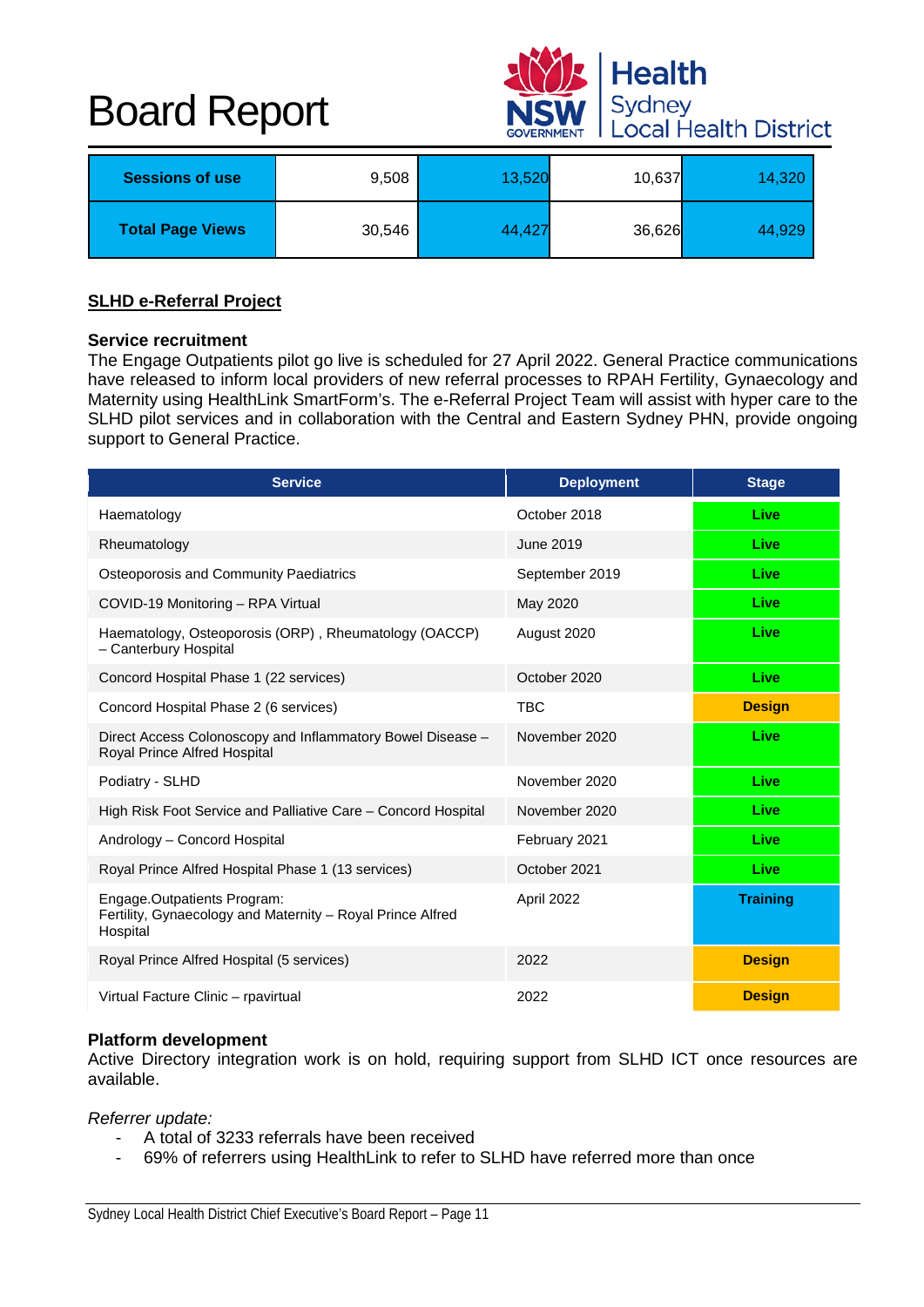

# **FINANCIAL PERFORMANCE – NET COST OF SERVICE BASIS**

# **GENERAL FUND (GF)**

The 2021/22 Service Level Agreement between the Board and Ministry of Health has key financial performance targets for Expense and Revenue. The following analysis reflects the result for the period ended 31 March 2022 based on the District's budgeted NCoS.

For the period ended 31 March 2022, GF Expenditure was \$25.148M (1.34%) unfavourable to budget. The District has assessed the YTD March 2022 COVID-19 Incremental cost as \$473.738M. The District's unfavourable result for YTD March 2022 was primarily due to COVID-19 Incremental expense of \$24.097M and the delay in budget supplementation for Outsourced Elective Surgery, Clinics and Screening, COVID-19 Wards, Pathology testing, Special Health Accommodation, PPE, Cleaning, Contract Tracing and Vaccination Program associated with the standard Treasury reconciliation process. The District has received the February 2022 COVID-19 Stimulus Budget of \$37.309M in March 2022. Excluding the impact of COVID-19, the District is \$1.051M unfavourable to YTD March 2022 Expense budget.

YTD March 2022 Expenditure increased significantly (by \$255.725M or 15.6%) compared to YTD March 2021. The average monthly expense rate increased from \$160.292M (excluding LSL adjustment in June 2020) for the 2019-20 Financial Year to \$188.249M (excluding LSL adjustment in June 2021) for the 2020-21 Financial Year and to \$210.584M YTD March 2022. Increase in FTE numbers and the impact of COVID-19 is contributing to these results.

GF Revenue (including Quarantine Hotel Passenger Fees and Doubtful Debts) was \$2.491M (1.06%) unfavourable to budget for the month and \$1.929M (0.11%) favourable to YTD March 2022 budget. The District continues to see unfavourable results in a number of Own Source Revenue categories including Patient Fees, High Cost Drugs, Facility Fees and Prosthesis income as a result of the impact of COVID-19. Excluding the impact of Quarantine Hotel Passenger Fees on Own Source Revenue and Doubtful Debts, the District is \$48.559M unfavourable to March 2022 GF Revenue budget primarily due to the impact of COVID-19.

The District recognised Quarantine Hotel Passenger Fees of \$71.178M YTD March 2022. MoH is yet to provide a Revenue budget for this, thereby resulting in a favourability. This revenue is separate to the District's Own Source Revenue target.

The NCoS for March 2022 was \$13.262M favourable to budget. For YTD March 2022, the District's NCoS was \$27.077M unfavourable to budget. Excluding the impact of COVID-19 (Expenditure, Quarantine Hotel Passenger Fees and Doubtful Debts) SLHD is \$49.611M unfavourable to NCoS budget. This unfavourability in NCoS is primarily due to the impact of COVID-19 on Own Source Revenue as mentioned above.

The table below shows the summary of the YTD March 2022 Financial Performance – including and excluding the impact of COVID-19: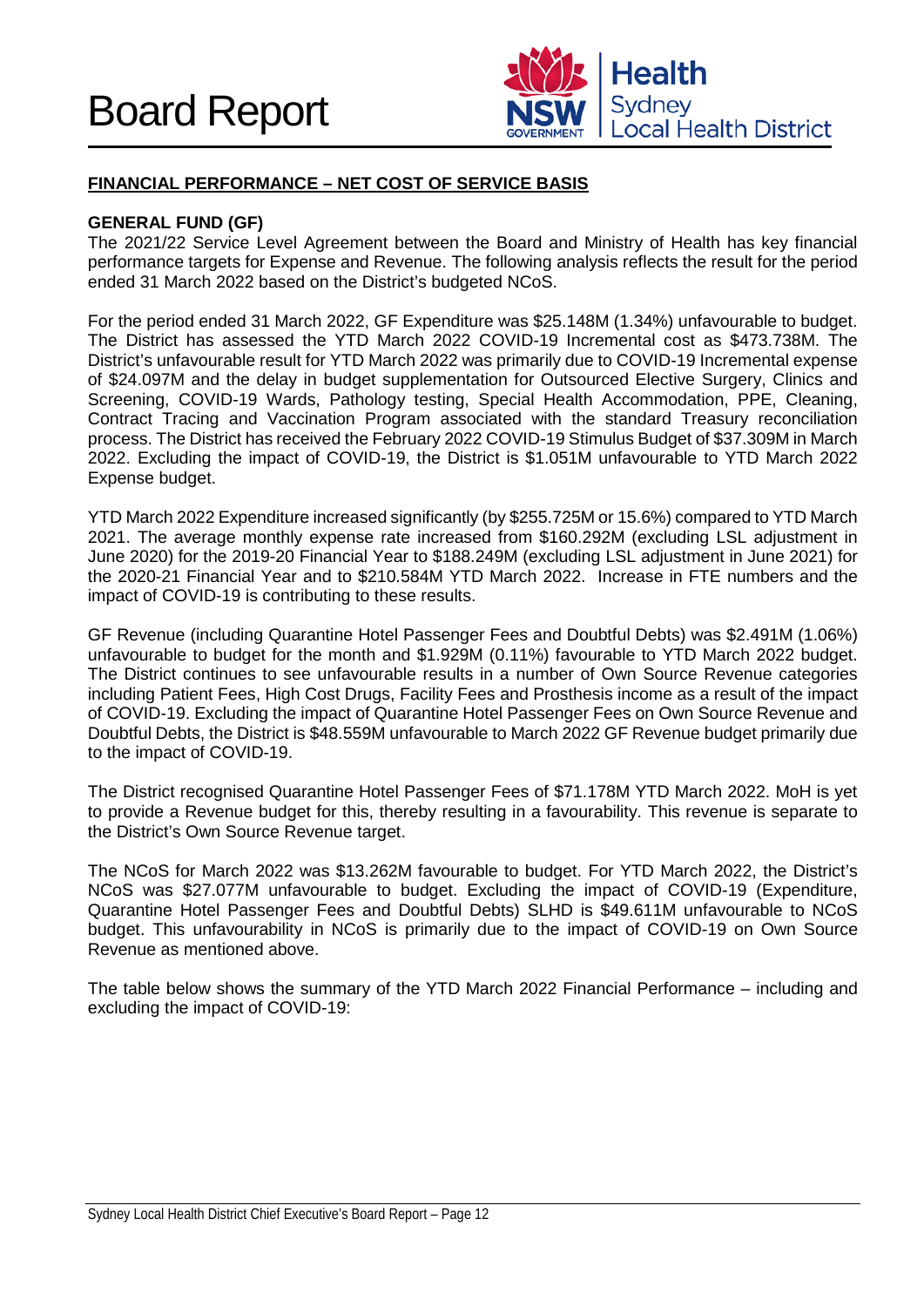

|                                                                    | <b>YTD Actual</b><br>\$000 | <b>YTD Budget</b><br>\$000 | Variance<br>(Actual vs<br>Budget) \$000 |              |                                                                                                                                  |
|--------------------------------------------------------------------|----------------------------|----------------------------|-----------------------------------------|--------------|----------------------------------------------------------------------------------------------------------------------------------|
| Expense (incl COVID)                                               | 1,895,258                  | 1,870,110                  | $-25,148$ Unfav                         |              |                                                                                                                                  |
| Pending COVID-19 budget supplementation                            | 473,738                    | 449,641                    | $-24,097$ Unfav                         |              | MoH provides COVID-19<br>incremental budget one month in<br>arrears                                                              |
| GF Expense (excl COVID-19 impact)                                  | 1,421,520                  | 1,420,469                  | $-1,051$ Unfav                          |              |                                                                                                                                  |
| Own Source Revenue                                                 | $-224,106$                 | $-196,838$                 | 27,269 Fav                              |              |                                                                                                                                  |
| Quarantine Hotel Passenger Fees                                    | $-71,178$                  | $\mathbf 0$                | 71,178 Fav                              |              |                                                                                                                                  |
| GF Revenue (excl the impact of Quarantine Hotel Passenger<br>Fees) | $-152,928$                 | $-196,838$                 | -43.910 Unfav                           |              | Unfavourable to budget due to the<br>impact of COVID-19 on OSR<br>including Patient Fees, Facility Fees<br>and Prothesis incomes |
|                                                                    |                            |                            |                                         |              |                                                                                                                                  |
| Doubtful Debts (incl Quarantine Hotel Passenger Fees)              | 27,047                     | 577                        | $-26,470$ Unfav                         |              |                                                                                                                                  |
| Loss on Sale of Asset                                              | 912                        | $\Omega$                   |                                         | $-912$ Unfav |                                                                                                                                  |
| Doubtful Debts (Quarantine Hotel Passenger Fees)                   | 22,732                     | $\mathbf 0$                | $-22,732$ Unfav                         |              |                                                                                                                                  |
| Doubtful Debts & Loss on Sale of Asset (excl the impact of         |                            |                            |                                         |              |                                                                                                                                  |
| <b>Quarantine Hotel Passenger Fees)</b>                            | 5,227                      | 577                        | -4,650 Unfav                            |              |                                                                                                                                  |
| NCoS (excl the impact of Quarantine Hotel Passenger Fees)          | 1,273,819                  | 1,224,208                  | -49,611 Unfav                           |              | Unfavourable to budget primarily<br>due to the impact of COVID-19                                                                |

The District, based on MoH requirement to show full year COVID-19 impact, projects the NCoS to be unfavourable for the 2021/22 financial year by \$82M relating to unfavourable results for: Expense (\$70M) related to the management of the COVID-19 response and Doubtful Debts (\$30M) offset by a favourable result for Own Source Revenue (\$18M) due to the impact of COVID-19 Quarantine Hotel Passenger Fees.

Excluding the impact of COVID-19, the District forecasts a break-even position for Expense and unfavourability of \$7M in Doubtful Debts. Excluding Quarantine Hotel Passenger Fees, the District forecasts unfavourability of \$54M in Own Source Revenue due to the impact of COVID-19.

The Chief Executive and the A/Executive Director of Finance are confident that the District would have an on budget NCoS result (excluding the impact of COVID-19 and Doubtful Debt) for the 2021/22 financial year despite the challenges that are facing the District. The District has continued to maintain the good controls that it has in place and monitors performance on a daily basis despite the material increase in all activity (prior to the advent of COVID-19) and the impact of the management of the COVID-19.

The major variances for the month were:

# **Expenditure**

- GF Total Expenditure for the month of March 2022 was \$15.753M (7.24%) favourable to budget. The result for the month was primarily attributable to favourable results for Goods and Services Expenses (\$24.028M), VMOs (\$0.069M) offset by unfavourable results for Employee Related Expenses (\$6.344M), RMR (\$1.548M) and Grants (\$0.441M).
- YTD March 2022, GF Total Expenditure was \$25.148M unfavourable to budget, primarily reflecting unfavourable results for Overtime (\$26.741M), Annual Leave Provision (\$17.816M),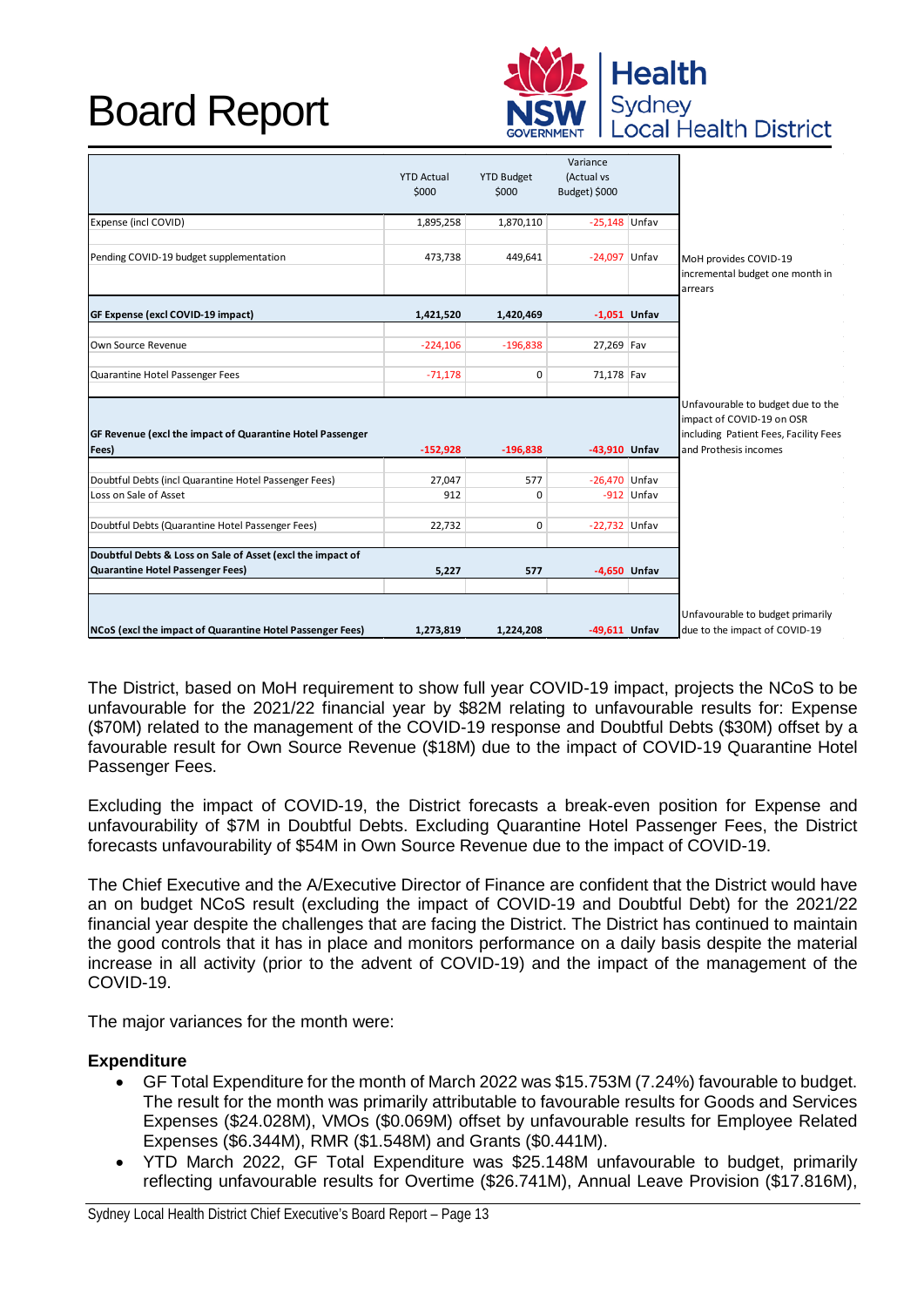



Superannuation (\$18.513M) and RMR (\$0.678M) offset by favourable results for Salaries & Wages (\$30.035M), Goods & Services (\$4.666M) and VMO Payments (\$4.881M). Excluding the impact of COVID-19, the District is \$1.051M unfavourable to YTD March 2022 expense budget.

#### **Revenue**

- GF Total Revenue for the month of March 2022 was \$2.491M (1.06%) unfavourable to budget, reflecting the unfavourable results from Patient Fees (\$2.966M), User charges (\$1.56M), Other Sources of Revenue (\$1.032M), Grants and Contributions (\$0.99M) offset by favourable results in Doubtful Debts (\$3.17M).
- YTD March 2022 GF Revenue was \$1.929M (0.11%) unfavourable to budget. This result reflects favourable variance in Quarantine Hotel Passenger Fees (\$71.178M), Pharmacy Sales (\$0.583M) and Grants and Contributions (\$0.634M) offset by unfavourable variances in High Cost Drugs (\$0.226M), Facility Fees (\$4.298M), Prosthesis Income (\$3.124M), Car Park Fees (\$2.796M), Patient Fees (\$20.78M) and Doubtful Debts \$26.47M. The unfavourability in Patient Fees, Facility Fees, Prosthesis Income and Car Park Fees is predominantly due to the impact of COVID-19. Excluding the impact of Quarantine Hotel Passenger Fees on Own Source Revenue and Doubtful Debts, the District is \$48.559M unfavourable to March 2022 GF Revenue budget primarily due to the impact of COVID-19.

#### **SPECIAL PURPOSE AND TRUST (SP&T)**

SP&T NCoS was \$5.044M unfavourable to budget for the period of March 2022. This result reflects favourable budget variance for Expenditure (\$0.68M) and Revenue (\$5.724M).

# **CONSOLIDATED RESULT**

For the period ended 31 March 2022, the consolidated YTD NCoS result for the General Fund and SP&T was \$32.120M unfavourable to budget. The result comprises unfavourable variances for Expenditure (\$24.468M), Doubtful Debts (\$26.47M), Loss on Sale of Asset (\$0.912M) and favourable variances for Own Source Revenue (\$19.729M).

# **FINANCIAL PERFORMANCE – BASED ON NEW MOH REPORTING FORMAT**

For the period ended 31 March 2022, SLHD recorded a Total Net Result of \$98.232M which was \$32.016M unfavourable to budget. The Net Direct Operating Result (GF and SP&T) for YTD March 2022 was \$4.513M unfavourable to budget, reflecting an unfavourable budget variance for Expenditure (\$24.237M) offset by favourable variance for Revenue (\$19.724M).

For the YTD March 2022, Total Direct Revenue was \$19.724M favourable to budget, comprising a favourable variance for the General Fund (\$25.342M) and unfavourable variance for SP&T Fund (\$5.619M). This result for the GF reflects favourable variances in User Charges and Grant Income offset by unfavourable variances in Patient Fees and Other Income.

YTD March 2022 Total Direct Expenditure was \$24.237M unfavourable to budget, reflecting an unfavourable variance for General Fund (\$24.266M) and favourable variance for SP&T Fund (\$0.029M). The result for the General Fund reflects unfavourable variances in Overtime (\$26.741M), On-costs (\$36.33M), Grants (\$0.776M), G&S Corporate (\$7.262M) and G&S Supporting Services & Utilities (\$4.164M) offset by favourable variances in Salaries & Wages (\$30.035M), Direct Clinical Operating (\$16.092M) and VMOs (\$4.811M).

# **MONTHLY BUDGET PERFORMANCE**

The graph below compares the actual and budget performance on a monthly basis.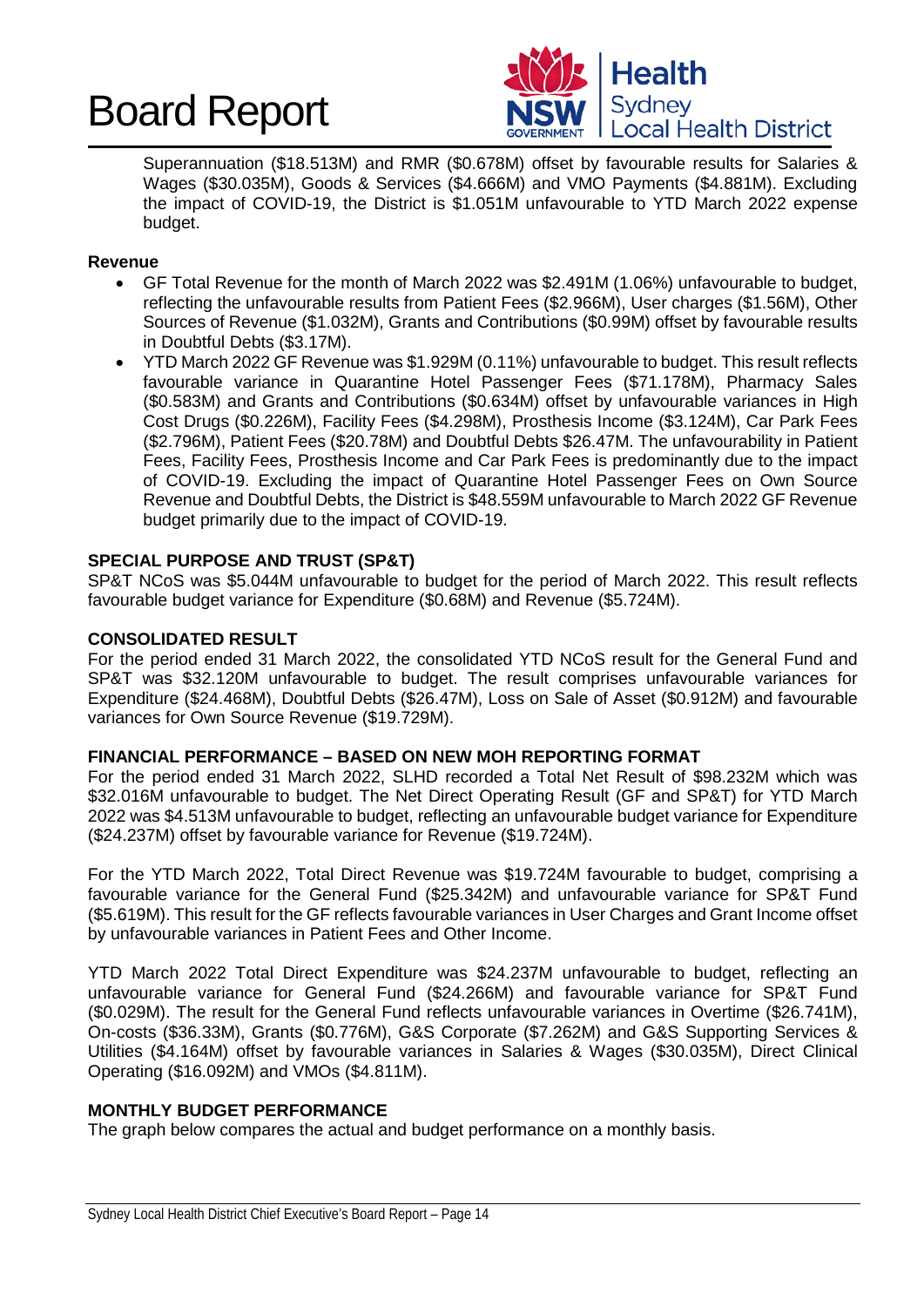



# **LIQUIDITY**

The cash balance at 31 March 2022 for the SLHD Operating bank account was \$13.44M and the Operating Cash book balance was \$13.32M.

# **CAPITAL WORKS – SMRS PROJECTS**

As at 31 March 2022 the District's Full Year Capital works budget relating to SMRS Projects is \$10.961M comprising \$8.523M of MoH funded and \$2.438M of locally funded projects.

Actual expenditure as at the end of March 22 was \$4.460M which is marginally on budget.

The actual expenditure for MoH funded Minor works & Equipment for COVID-19 was \$1.371M at the end of March 2022. The total approved funding was \$1.590M.

# **OTHER CAPITAL PROJECTS**

As at the end of March 2021, the District has expended an amount of \$0.321M relating mainly to RPAH Paediatrics Stage 3, RPAH Microsurgery Lab Redesign and CRGH Research Centre. The total expenditure of \$0.321M was sourced from the General Fund.

# **CAPITAL INFRASTRUTCURE & ENGINEERING SERVICES**

# **RPA**

# **Redevelopment**

Key activites undertaken for the RPA Redevelopment are as follows:

- Enabling works program working on traffic flow and logistical issues to ensure loading dock remains operational during redevelopment
- Design competition period, including two interactive sessions, with the last session held on 18 March 2022
- Relocation of Anatomical pathology to Building 12 is underway. Demolition works are ongoing, with the design development progressing well
- Molecular Imaging design and development is underway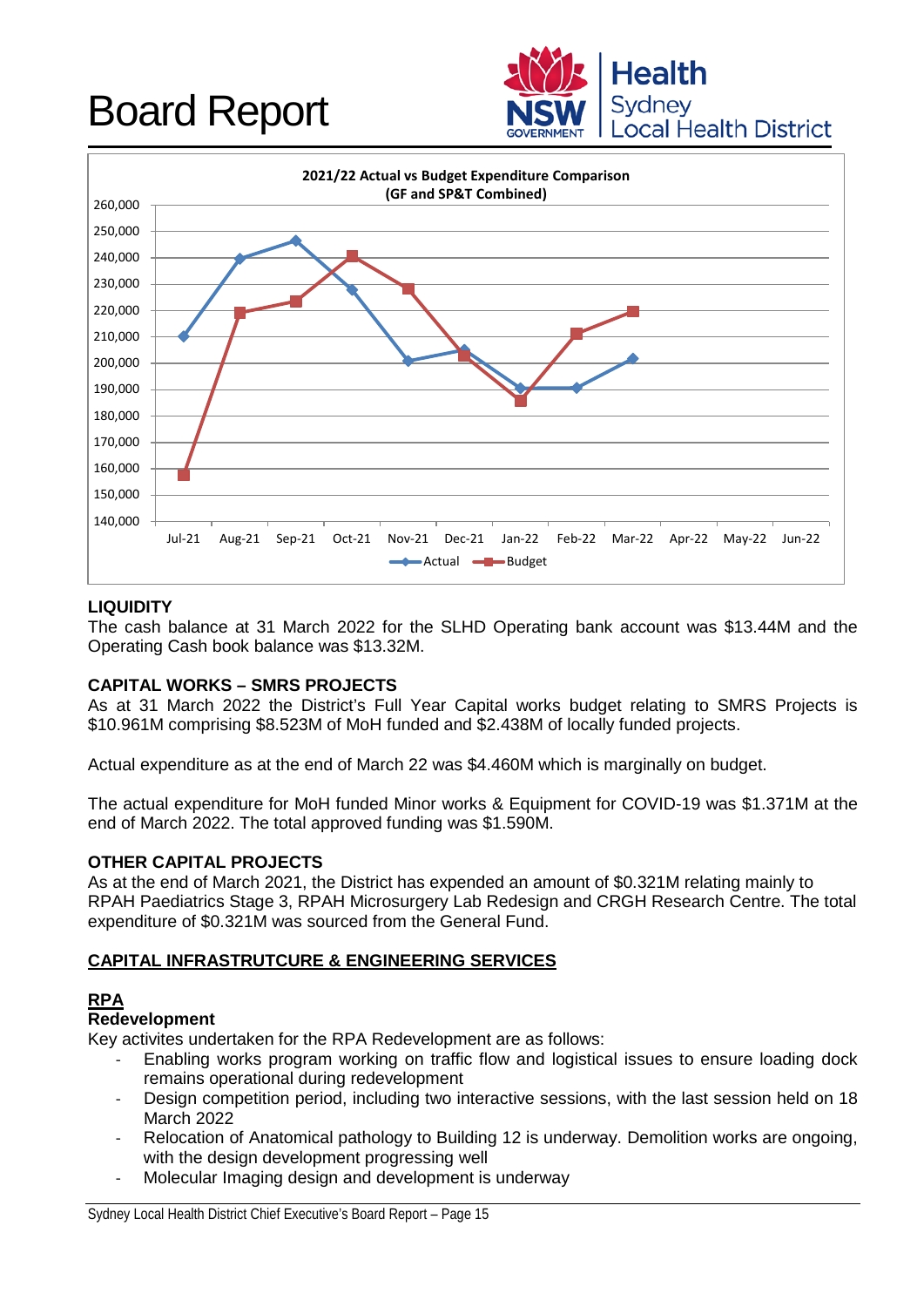

# **Parent and Baby Unit**

Over the course of this reporting period, civil and landscaping works are underway. Commissioning is 85% complete. The final finishes are at 90% complete. Furniture, Fixtures and Equipment installation is underway.

# **RPU Hot Cells Building 63**

The February capital works progress for this project include continuation of the cladding for external exhaust pipes and the clean room panel installation. Both of these are nearing completion. Mechanical and sprinkler works for the clean room have commenced, as well as the pass-through installation being completed. The rough-ins for electrical services and medical gas will commence shortly.

# **Concord**

# **Redevelopment**

Key milestones achieved for the Concord Hospital redevelopment during this reporting period included:

- Departments are now occupying their new spaces.
- The project team are continuing to monitor progress on defects and post occupancy management issues

# **CSSD Sterilising**

Over the course of this reporting period the installation of the fire rated wall sheeting was completed as well as wall settings, painting and the wall protection. The joinery is currently being programmed.

# **PLANNING**

# **Canterbury – Stage 0 Planning**

The Canterbury Clinical Services Statement has been finalised for submission to the Executive Steering Committee. The revised plan focuses strongly on no-asset and community options as is required by the MoH.

The Planning Unit has coordinated and received comments from the Staff, Clinical Directors and Managers and Senior Executive. The plan has been received very favourably by these stakeholders. The Planning Unit, with the Mental Health service is investigating options for inpatient beds in Canterbury and across the District. This has included undertaking forecasting, scenario modelling and visiting and assessing the approach of similar units in the metro area.

# **Capital Investment Priorities, Asset Management Planning**

Work has commenced in collaboration with the Capital Investment and Engineering to update the Asset strategic planning documents - AMPS and SAMPS.

In addition, the Planning Unit has worked with the CE to identify priorities for the capital investment and to update, refine and revise our Capital Investments Proposals for submission mid-year to the Ministry of Health.

Priorities include:

- Sydney Biomedical Accelerator
- Canterbury Redevelopment
- Concord Stage 2
- RPA Stage 2
- HealthOne's across the District
- Community Residential Mental Health

Primarily the Ministry has requested each of these priorities to include additional options for addressing identified demand/need. A number of the priorities have already been supported for the NSW Health 10-year Capital Investment Strategic Plan.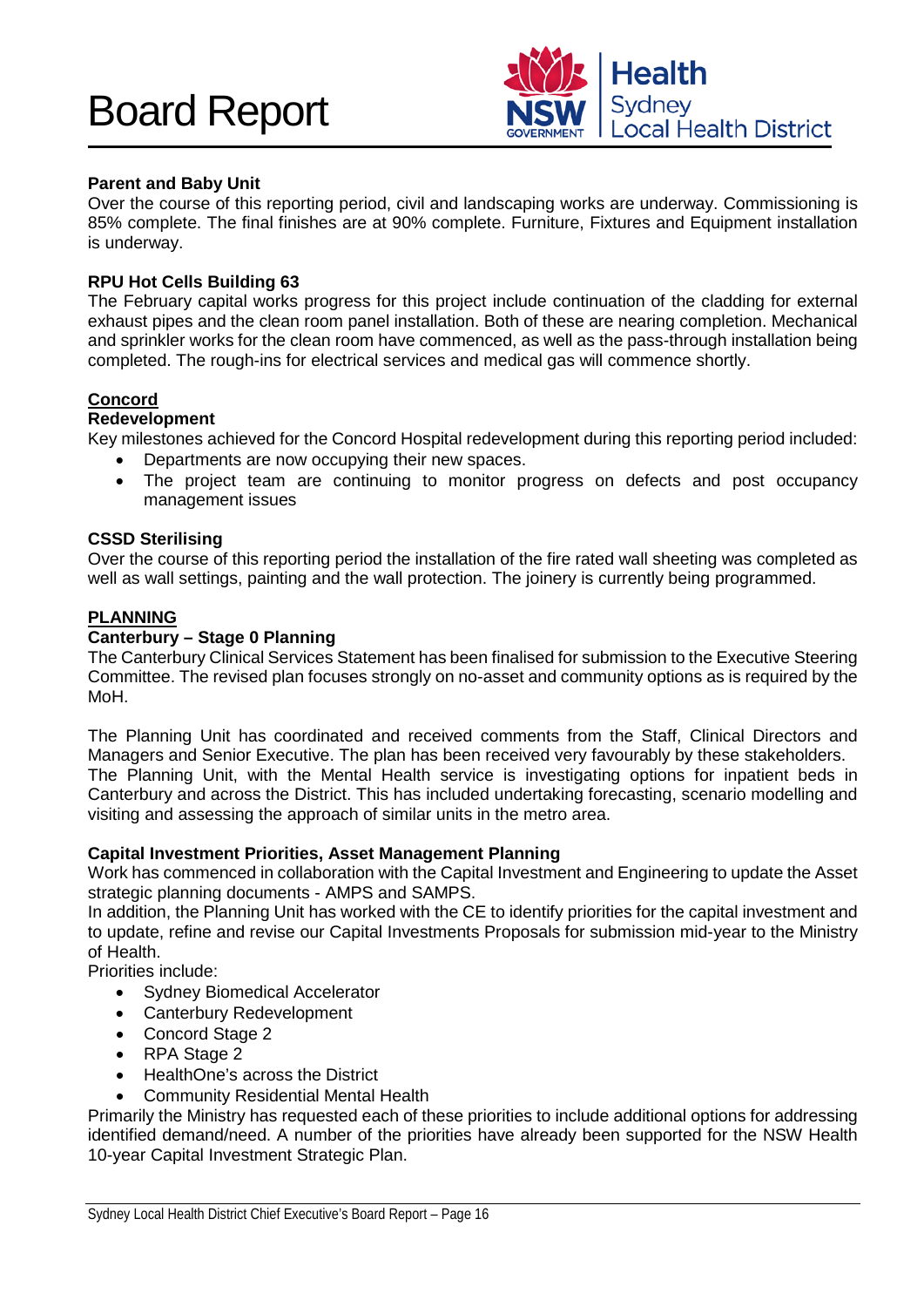

# **Tech Central (Camperdown-Ultimo Collaboration Area)**

- The Planning Unit has developed and co-ordinated comments on the initial draft documents developed for the Camperdown Structure Plan, including a document on Biotechnology.
- A briefing on the Sydney Biomedical Accelerator was held for the consultants undertaking the Camperdown Structure plan.
- The planning Unit attended a workshop to outline the status of the Structure Plan.

# **SLHD Submission on the Waterloo South Redevelopment Proposal**

The Planning Unit has led the development of a District submission on the Waterloo South (Social Housing Estate) redevelopment proposal. The proposal will deliver approximately 3,012 dwellings, including 847 social housing (28.2% of total dwellings), 227 affordable housing dwellings and 1.938 private dwellings on the site which currently accommodates only social housing.

The District submission suggests 50% of the dwellings should be social or affordable housing and that a proportional increase in Aboriginal housing be supported in recognition of the centrality of housing to wellbeing, and in order to retain the strong cultural and social links on the estate.

The submission indicates that there are concerns about the proposed density and height of the redevelopment and that the space allocated for community infrastructure, including health infrastructure is inadequate.

# **SLHD Long COVID Model of Care**

The Planning Unit has worked with the SLHD Long COVID Steering Committee, chaired by Professor Warwick Britton, to finalise the SLHD Long COVID Model of Care for presentation to the Chief Executive, Clinical Council and Board.

# **RPA Redevelopment and Pathology**

The Planning Unit has worked with NSW Health Pathology to revise and update forecasts for Pathology, both in respect of RPA Stage 1 and RPA Stage 2- particularly focused on the Core Laboratory.

# **Other Plans**

The Planning Unit has been involved in reviewing several other plans across the District.

# **SYDNEY RESEARCH**

# **Camperdown Health Education Research Precinct (CHERP)**

In collaboration with the University of Sydney and Health Infrastructure NSW, Sydney Research have developed a brief for the Chief Executive, Sydney Local Health District, and Executive Dean and Pro Vice-Chancellor (Medicine and Health), University of Sydney that outlines a proposed new governance model for the Camperdown Health Education Research Precinct (CHERP). The proposed model will provide collaborative strategic and operational overview of the Precinct through the establishment of three peak committees and seven working groups with representation from the anchor institutions in CHERP and their partners.

# **COVID-19 Operational Support**

The Sydney Research team continues to support Sydney Local Health District (SLHD) in its response to the COVID-19 pandemic and with the vaccination program. We have continued to participate in the SLHD COVID-19 Steering Committee and ensure that our research, clinical, academic and industry partners are informed of the latest guidance, restrictions and data.

# **Sydney Research Grant Opportunities**

The outcomes of the Sydney Cancer Institute Seed Grant were announced in April 2022. This scheme was established in collaboration between SLHD, the University of Sydney and Chris O'Brien Lifehouse, and seeks to support research in the areas of cancer diagnosis, prevention, treatment or care.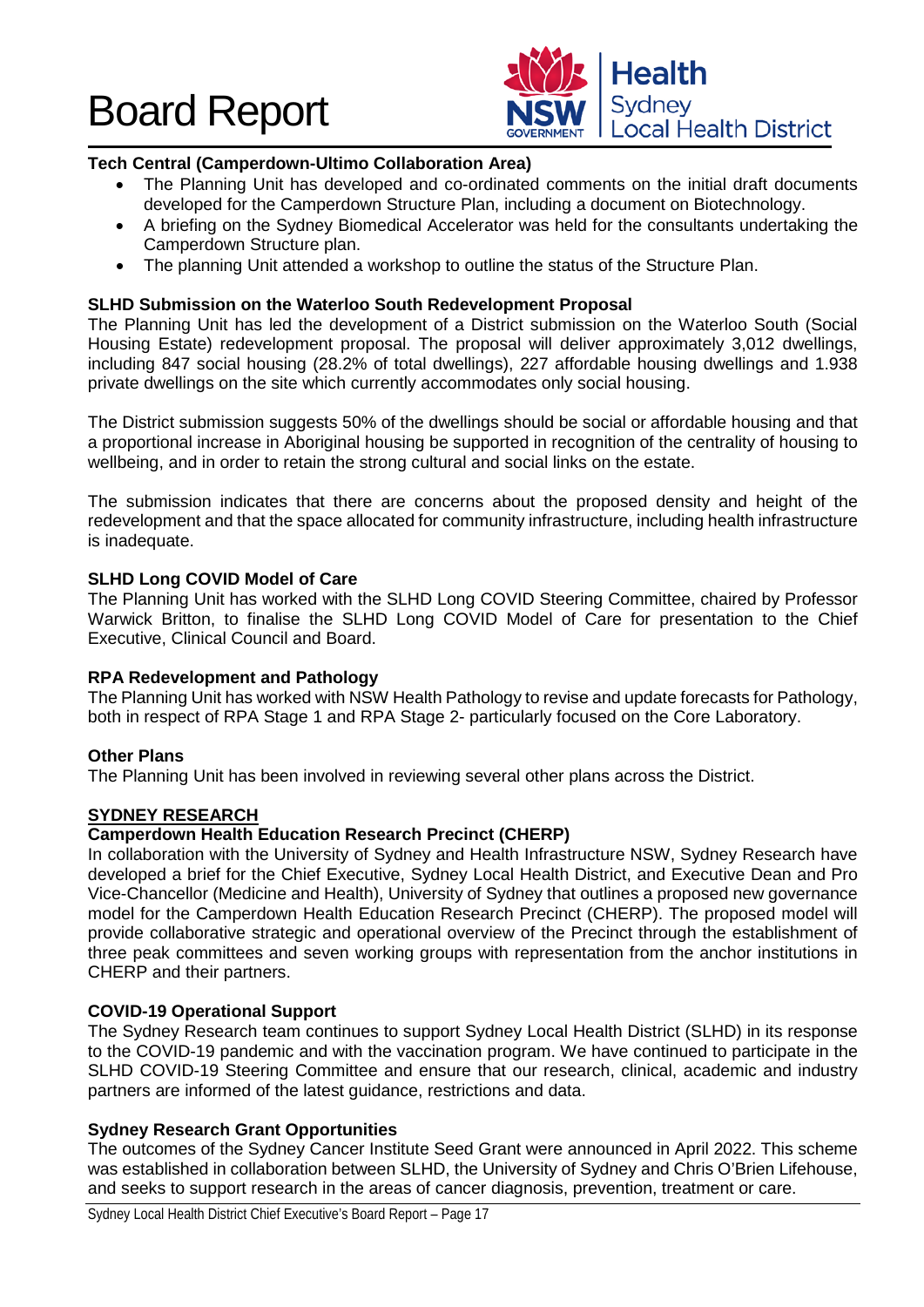

The following twelve (12) projects were successfully awarded funding under this Scheme following endorsement from Dr Teresa Anderson AM, Chief Executive, Sydney Local Health District, Prof Robyn Ward AM, Executive Dean and Pro Vice-Chancellor (Medicine and Health), University of Sydney, Prof Michael Boyer, Chief Medical Officer, Chris O'Brien Lifehouse, and Adj A/Prof Vicki Taylor, Executive Director, Camperdown Health, Education and Research Precinct (CHERP) and Sydney Research, Sydney Local Health District.

| <b>Applicant</b><br><b>Name</b> | <b>Current Position</b>                                                                 | <b>Amount</b><br><b>Funded</b> | <b>Project Title</b>                                                                                                              |
|---------------------------------|-----------------------------------------------------------------------------------------|--------------------------------|-----------------------------------------------------------------------------------------------------------------------------------|
| <b>Alison PEARCE</b>            | Senior Lecturer,<br>Health Economics,<br><b>USYD</b>                                    | \$16,980                       | Artificial intelligence (AI) to enhance<br>breast cancer screening: Women's<br>preferences and uptake                             |
| Ann KWAN                        | Senior Research<br>Fellow, USYD                                                         | \$25,000                       | An engineered protein coating for<br>improved bone implants                                                                       |
| Yu Heng LAU                     | Senior Lecturer and<br>Research Fellow,<br><b>USYD</b>                                  | \$25,000                       | Nanoparticle-based delivery of potent<br>cyclic peptides for the treatment of<br>adolescent osteosarcoma                          |
| Dannel YEO                      | Postdoctoral Fellow,<br><b>USYD</b>                                                     | \$25,000                       | <b>Improving Small Cell Lung Cancer Patient</b><br><b>Management using Circulating Tumour</b><br>Cells                            |
| Emma<br><b>CHARTERS</b>         | Senior Speech<br>Pathologist                                                            | \$25,000                       | MDPS: A Novel Process for Transferring<br><b>Medical Device Manufacturing</b><br>Technology Across the Health Industry            |
| Kimberley<br>ALEXANDER          | Head, Brain Cancer<br>Research                                                          | \$25,000                       | A 'liquid gold biopsy' for brain cancer?                                                                                          |
| <b>Marion</b><br><b>DIMIGEN</b> | <b>Lead Research Staff</b><br>Specialist, Radiology,<br><b>RPA</b>                      | \$24,820                       | <b>ENHANCE: Enhanced diagnostic efficacy</b><br>in breast radiology via artificial<br>intelligence education                      |
| Phuong D (Yun)<br><b>TRIEU</b>  | <b>Research Fellow</b><br>(BREAST), USYD                                                |                                |                                                                                                                                   |
| Laura<br><b>CASTASELLTI</b>     | <b>Research Scientist,</b><br><b>Cell and Molecular</b><br>Therapies, SLHD              | \$25,000                       | Preclinical trial in pigs testing the<br>feasibility and safety of CAR T cell<br>delivery directly into the pancreas and<br>liver |
| Robin HILL                      | Head of Research and<br>Education, Radiation<br>Oncology, COBL                          | \$25,000                       | Point-of-care development of<br>personalised 3D printed boli for<br>radiotherapy patients                                         |
| Susannah<br><b>HALLAL</b>       | Postdoctoral<br>Researcher, COBL<br>Honorary Research<br>Officer, RPA<br>Neuropathology | \$25,000                       | Characterising the extracellular vesicle<br>'surfaceome' for the development of<br>glioblastoma blood tests                       |
| <b>Tracy KING</b>               | <b>Clinical Nurse</b><br>Consultant, Multiple<br>Myeloma, RPA                           | \$24,812                       | Personalised Care for older People with<br>Multiple Myeloma                                                                       |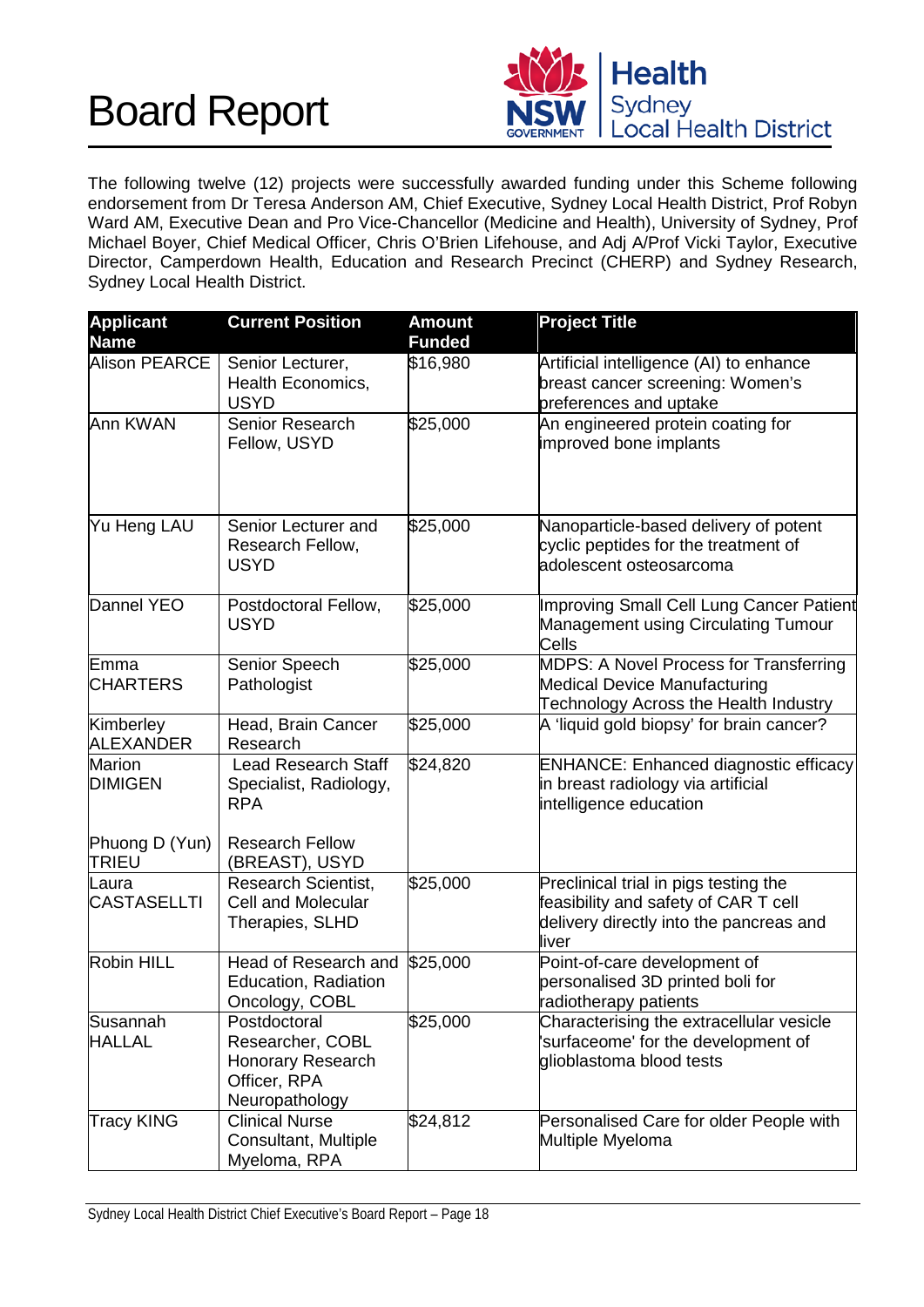



| Yao WANG | Postdoctoral Fellow, | \$25,000 | Novel synergistic mechanomedicine         |
|----------|----------------------|----------|-------------------------------------------|
|          | <b>USYD</b>          |          | combining cytoskeletal inhibition and 3D  |
|          |                      |          | organoid approach to treat ovarian cancer |

Sydney Research are currently working with Prof Michael Buckland and Ms Paula Triggs in reassessing the guidelines for the Tim Trigg Scholarship for Glioblastoma Research Scholarship. Although the opportunity was advertised in February 2022, unfortunately an eligible recipient was not been identified. As opposed to a postgraduate scholarship situated at Brainstorm in RPA, we are considering broadening the opportunity to support any initiatives seeking to investigate the condition of Glioblastoma.

# **PFCC Our Patients Working Group – Consumer and Community Engagement Initiatives**

Adj A/Prof Vicki Taylor continues to jointly lead the PFCC Our People Working Group with Gina Finocchiaro, Director, Workforce and Corporate Operations. Ms Penny Vogelzang continues to participate on the PFCC Our Patients Working Group. A well-received presentation was provided at the most recent PFCC Our Patients Working Group meeting that gave an overview and update on the six initiatives developed by the prior PFCC Research Working Group. With oversight from Adj A/Prof Vicki Taylor and the Sydney Research team, Dr Karena Conroy and Adj A/Prof Greg Fairbrother are coordinating the following six (6) active initiatives:

#### *Initiative 1-* Measuring Involvement

A sub-group comprising of consumer representatives and members from the SLHD Research and Sydney Research teams developed key parameters for the state-wide Research Ethics Governance Information System (REGIS) to effectively measure consumer involvement in the design and conduct of research. The drafted parameters and a mock report identifying key reporting outcomes for clinical research centres have been developed by the sub-group and are currently under review by a statewide REGIS User Group as part of the REGIS review project led by OHMR. As of March 2022, the SLHD lead new parameters were featured in the mandatory ethics submission process (REGIS) for all researchers state-wide.

#### *Initiative 2 –* Attributes of a Consumer-Researcher Partnership

The purpose of this initiative is to provide case examples of best practice that would be valuable for both researchers and consumers interested in being involved in research. A sub-group involving SLHD Researchers and consumer representatives have been developed a research proposal outlining the key research questions and methodologies to examine an effective consumer-researcher relationship in the design, conduct and implementation of research. The SLHD study investigating consumers as partners in research received ethics approval on 13 April 2022, and is on track to receiving Governance approval in the coming weeks.

#### *Initiative 3 –* Organisational Support Structures

Sydney Research, A/Prof Fairbrother and Dr Conroy in collaboration with the Consumer and Community Participation team have established a District Research Consumer Reference Group. SLHD Research Consumer Reference Group re-convened this year on Monday 11 April 2022 and will be held bi-monthly to support consumer involvement in research within the district. With the support of the SLHD Research Consumer Reference Group, a new policy for consumer involvement is being developed.

#### *Initiative 4 –* Establish Training Opportunities

Sydney Research and Dr Conroy have identified and reviewed existing training opportunities to determine the best training resources and identify the gaps with the final purpose of providing confidence-building and supportive training, which will ensure consumers can provide input into research and the involvement of community members.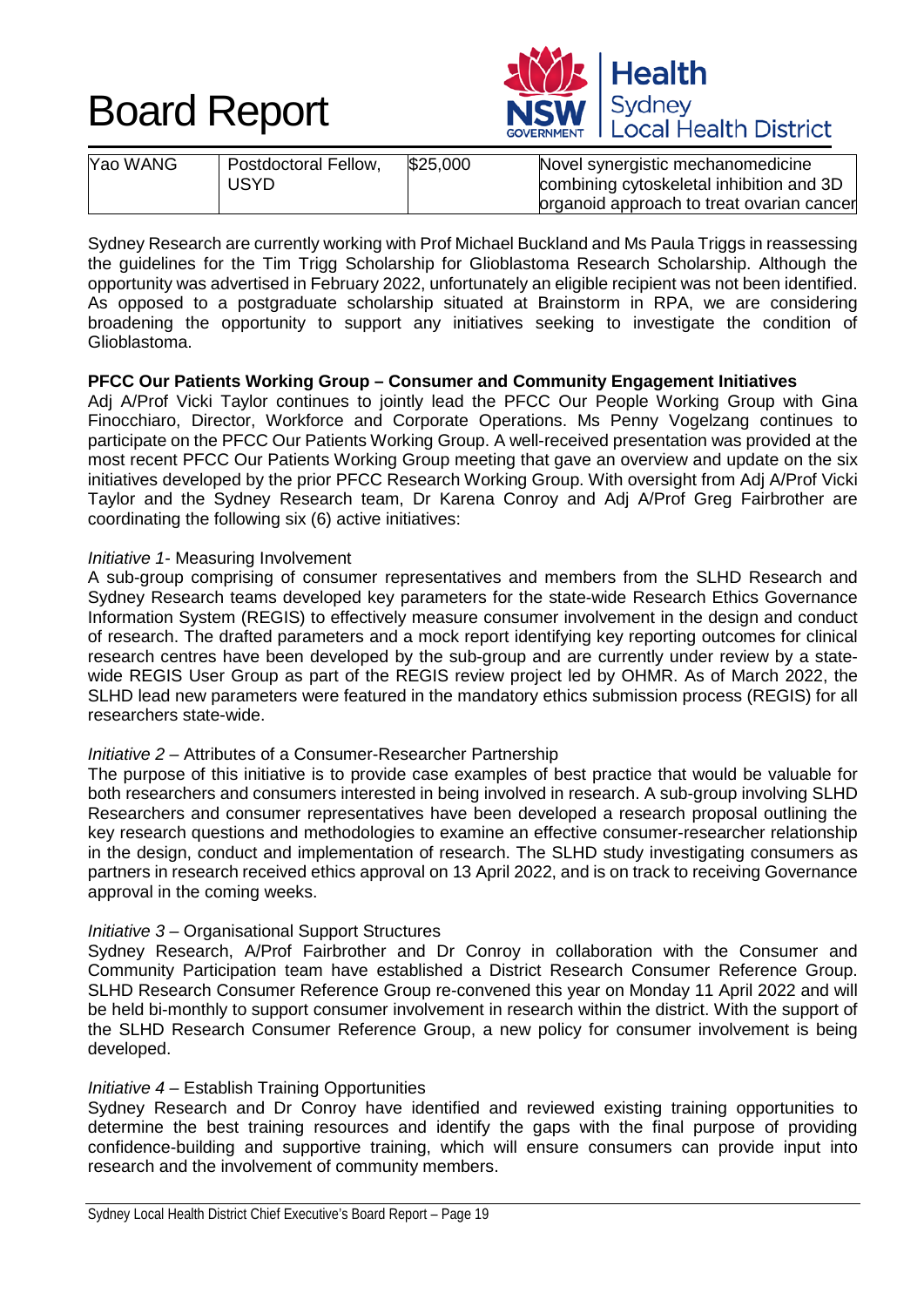

# *Initiative 5 - Information Source*

The Sydney Research team have developed a quarterly newsletter titled 'Consumers in Research', which will provide SLHD clinical departments and research teams with information on the latest initiatives, tool and events on consumer and community involvement in clinical trials and research. The next edition of the Consumers in Research Newsletter will be published on 2 May 2022. Dr Conroy and Sydney Research are in the process of developing a webpage for the Sydney Research website, which will centralise the tools and resources available and raise awareness of existing initiatives on consumer involvement in research for use by researchers across and within SLHD.

#### *Initiative 6 – Awareness Campaign*

Sydney Research and the SLHD Research Consumer Reference Group intend to share the outcomes of the initiatives and invite more community members to join. The outcomes of the initiatives will highlight the value of community involvement in research.

# **NSW OHMR – Embedding Quality Research Steering Committee**

#### *Research Governance*

The EQR Research Governance Project is progressing well and within the agreed timelines. NSW OHMR is in the process of finalising the arrangements for engaging an expert consultant to produce a state-wide Research Governance Framework (the Framework) in consultation with all relevant stakeholders. It is anticipated that the resulting Research Governance Framework will be piloted at two NSW Public Health Organisations prior to a state-wide implementation to ensure its feasibility and appropriateness. Ms Asra Gholami, Project Manager (Embedding Quality Research), Sydney Research continues to manage this initiative. Ms Gholami will return to the Sydney Children's Hospitals Network from 2<sup>nd</sup> of May 2022 on a part-time basis at 0.6 FTE and remain in the 'Project Manager (Embedding Quality Research)' position at 0.2 FTE supporting the Research Governance Project.

Ms Gholami is representing NSW Health at the national Site-Specific Assessment (SSA) Expert Reference Group coordinated by the Australian Commission on Safety and Quality in Health Care (the Commission) to define minimum SSA requirements and workflows for a single national SSA that will be incorporated within the National One Stop Shop. Additionally, Ms Gholami will present an update on the EQR Research Governance Project to the NSW Research Governance workforce at the next biannual Research Ethics and Governance Roundtable organised by NSW OHMR on Friday, 29th of April 2022.

#### *Marlow Hampshire Health and Biomedical Research Leader Development Program*

Following the successful pilot in 2020, Sydney Local Health District will be hosting another round of the Marlow Hampshire Health and Biomedical Research Leadership Development program in 2022. The program had been an initiative of the EQR Steering Committee to provide targeted support for early to mid–career researchers and is designed to provide participants with the knowledge and skills required to become productive and effective leaders and members of research teams.

Applications are open to individuals affiliated with a NSW Public Health Organisation and will close on Friday 6 May 2022. The program will run over four days including 20 June, 21 June, 25 July and 26 July 2022.

#### **Clinical Trials Alliance**

Sydney Research has been involved in discussions to establish a collaboration between SLHD, NSW OHMR, the University of Sydney and Sydney Health Partners to strengthen the capacity, efficiency and impact of clinical trials in NSW. The initiative is being led by Prof Meg Jardine, Director, NHMRC Clinical Trials Centre and its primary objective is to establish new processes and infrastructure that will be universally accessible across these organisations and secure NSW as a global destination for clinical trials.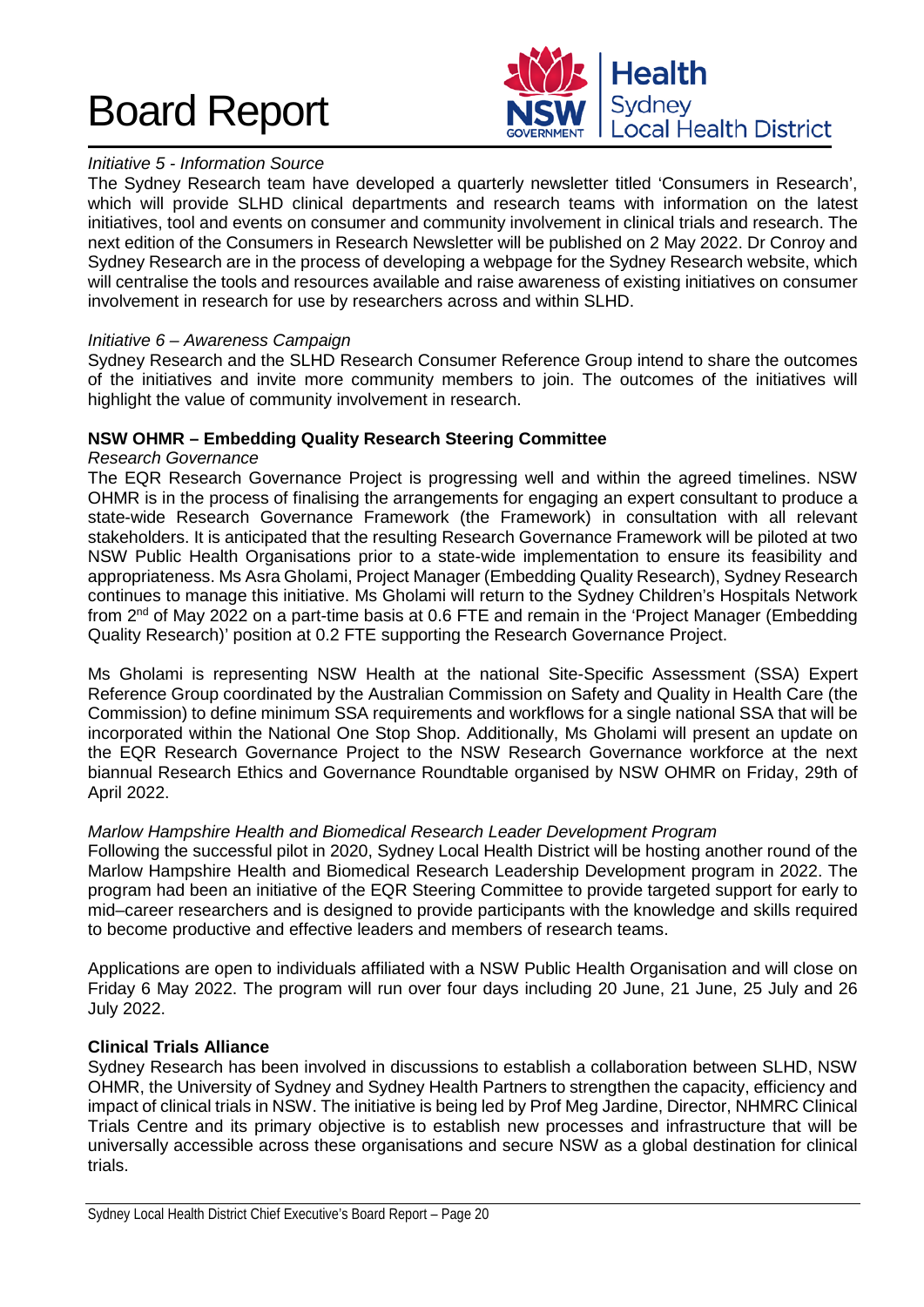

Prof Jardine presented a project proposal in late March 2022 to the Alliance Think Tank, which outlined the project phases, intentions and funding commitments required from NSW Health, SLHD, NSLHD and the University of Sydney. The Think Tank includes Dr Anderson AM, Adj A/Prof Taylor, Prof Ward AM, Dr Tony Penna, Executive Director, OHMR, Prof Don Nutbeam, Executive Director, Sydney Health Partners, and Deborah Wilcox, Chief Executive, Northern Sydney Local Health District.

As the first initiative of the Alliance, a new Clinical Research Health Engineers Working Group has been established focusing on identifying barriers and solutions to a better integration of the delivery of health care services and clinical research with a central focus on the innovative use of digital technologies. The Working Group consists of clinicians, academics, ICT, bioinformatics and digital health professionals, with Mr Richard Taggart, Chief Information Officer, Dr Angus Ritchie, Chief Medical Information Officer, Dr Owen Hutchings, Clinical Director of rpavirtual, and Prof Warwick Britton, Director of Research representing SLHD on the Committee.

# **Sydney Biomedical Accelerator Complex**

Together with the University of Sydney and Health Infrastructure NSW, Sydney Research continues to lead the planning for the Sydney Biomedical Accelerator complex (SBA), a new world- class biomedical innovation precinct spanning across four physically connected but distinct buildings on the SLHD and the University campuses.

In March 2022, a Strategic Business Case for the SBA had been submitted to the NSW Health Secretary and NSW Minister for Health. The purpose of this Business Case was to explain the SBA opportunity, articulate its benefits for the state, Australia and beyond, and seek a \$125 million co-investment from the NSW Government for establishing SBA Building B on the RPA Campus. SLHD have committed to \$25 million investment and the refurbishment of SBA Building A (Gloucester House). The University Senate have also committed \$200 million for the creation of SBA Building C, and are currently exploring future expansion opportunities on the west campus (SBA Building D). The outcome of this Business Case is expected in June as part of the 2022 NSW Budget announcement.

The design competition process for the SBA was launched on 1 April 2022, where three architectural firms have been asked to deliver a concept design for SBA Buildings B, C and D. These competitors were provided a tour of the proposed site, RPA Hospital and the Susan Wakil Health Building on 7 April 2022. There will also be a series of interactive workshops held over late April and early May to answer any queries of the competitors, with the proposed designs to be submitted to Health Infrastructure on 20 May 2022. These designs will be presented to the Competition Jury on 14 June 2022, which consists of the Chief Executive, SLHD, Chief Executive, Health Infrastructure, and a senior representative from the University of Sydney (to be determined).

The SBA Communications and Engagement Working Group has been established to assist with coordinating a collaborative strategic communications approach for the SBA initiative between representatives from SLHD, the University and Health Infrastructure NSW. The recent meeting was held on 14 April 2022 with Ms Prue Tarmizi, Communication and Engagement Manager, RPA Redevelopment, Health Infrastructure NSW providing a presentation on the NSW Gateway Review process and the consultation and communications requirements as part of this process. There was discussion on coordinating key announcements relating to the SBA, including the design competition, committed funding and the University of Sydney's donor announcement. The University of Sydney and Sydney Research are also in the process of jointly developing a social media and content strategy for the SBA, which includes the establishment of social media platforms for the project.

# **Sydney Health Partners**

The Sydney Research team continues to work closely with the Sydney Health Partners (SHP) team to support the following key initiatives. Dr Anderson AM and Adj A/Prof Taylor continue to participate as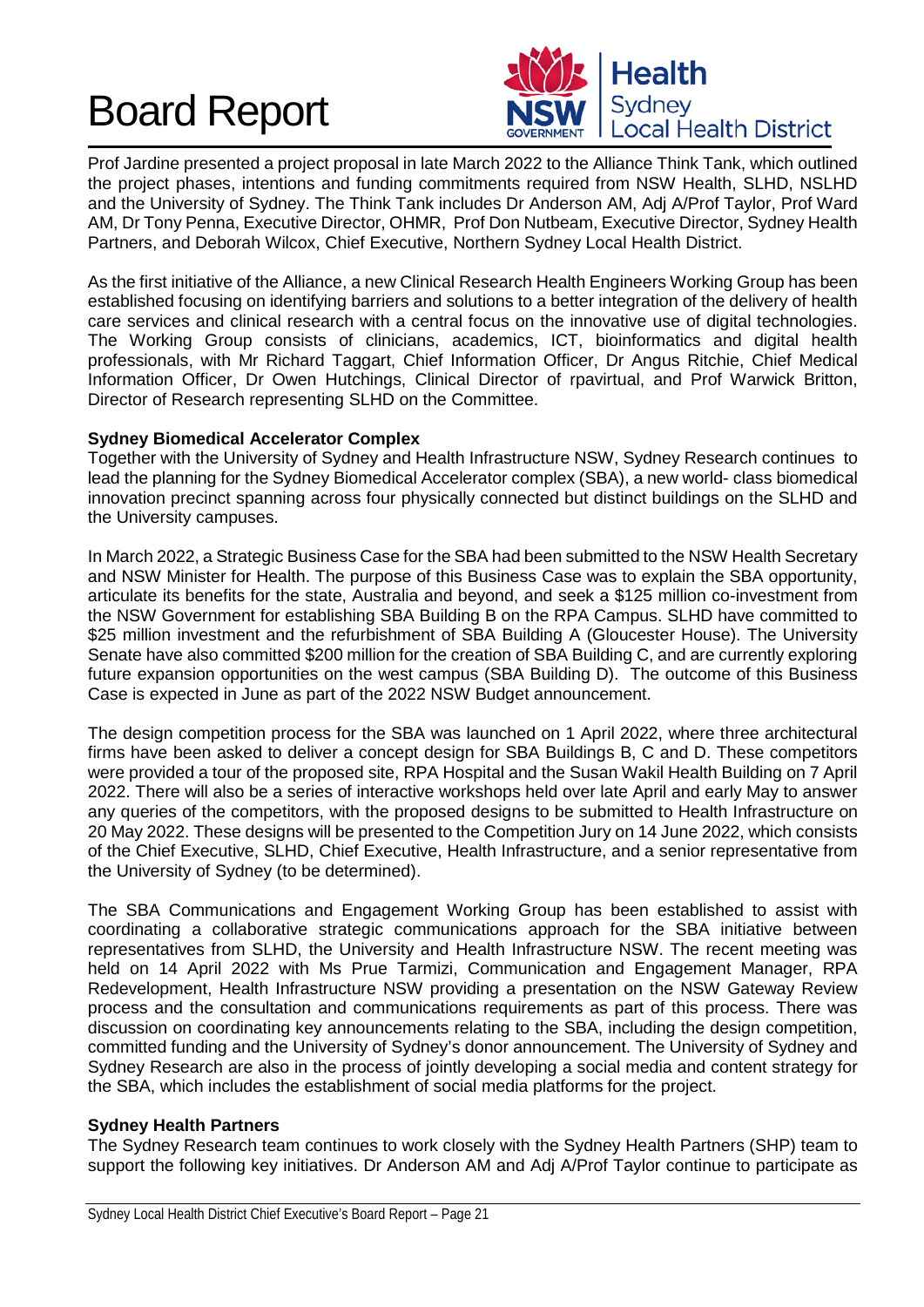

members of the SHP Board, A/Prof Taylor also represents SLHD in the newly established SHP Research Development Committee.

# *Encouraging More Clinical Trials in Australia*

- The SHP Clinical Trials Advisory Panel (CTAP) has been established to progress this SHP initiative, in collaboration with the NHMRC Clinical Trials Centre and the NSW OHMR. SLHD is a key contributor to this initiative with both Sydney Research and SLHD Research represented on the Advisory Panel.
- A meeting between Sydney Research and the Chair of CTAP, Prof John Simes was held in late March 2022 to ensure alignment with the initiatives of the Embedding Quality Research Steering Committee, Clinical Trial Management System and Clinical Trial Alliance
- Ms Asra Gholami, Program Manager for the EQR Research Governance initiative has been invited to join the CTAP. CTAP aim to support growth of clinical trials within SHP, including streamlined research ethics and governance processes with the most recent projects finalised (creation of resources for researchers conducting clinical trials). The panel will spend the next few meetings focusing on new directions and initiatives.

# **Franklin Women Mentoring Program**

The Franklin Women Mentoring Program is a cross-organisational and structured 6-month program, which aims to support high-potential women in health and medical research careers progress into leadership positions. The Chief Executive has approved the District's continued participation in the program with the nomination of five (5) mentor-mentee pairs as detailed below.

A prior mentee nominated by SLHD, Dr Sarah Aitken, has become the Chair of a newly established Clinical Academic Group (CAG) under Sydney Health Partners (SHP) focussing on perioperative care. Following her involvement, Dr Aitken has nominated a mentor-mentee pair from the CAG to participate in the 2022 Franklin Women Mentoring Program under SLHD, which will further contribute to building capacity and capability in perioperative and surgical research within the District and across the SHP partnership.

| 1. Dr Nicole Phillips, Director, Medical       | 1. Dr Amy Lawrence, Anaesthetist, CRGH        |
|------------------------------------------------|-----------------------------------------------|
| Services, CRGH (Sydney Health                  | (Sydney Health Partners Perioperative CAG)    |
| Partners Perioperative CAG)                    | 2. Elizabeth Newman, Nurse Practitioner,      |
| 2. Prof Belinda Kiely, Medical Oncologist and  | Bone Marrow, Transplant and Apheresis,        |
| <b>Clinical Research Fellow, SLHD</b>          | <b>CRGH</b>                                   |
| 3. Prof Matthew Rickard, A/Prof of Colorectal  | 3. Jane Turner, Senior Exercise Physiologist, |
| Surgery, SLHD and USYD                         | <b>CRGH</b>                                   |
| 4. A/Prof Michelle Barakat-Johnson, Skin       | 4. Dr Jennifer Barraclough, Interventional    |
| Integrity Lead, SLHD                           | Cardiology Fellow, RPA                        |
| 5. Dr Kate McBride, Director, RPA Institute of | 5. Jessica Appleton, Research Manager,        |
| <b>Academic Surgery</b>                        | Tresilian                                     |

Dr Teresa Anderson AM has been invited to participate as a panel member for a Franklin Women event focussed on commercialisation in health and the importance of engaging women in the journey. Dr Anderson AM will share why she is setting a culture of innovation within the SLHD, investing in the skill development of their staff but also building infrastructure to support the translation of bold ideas into improvements in healthcare and ultimately health outcomes. The event will be held in person at Fishburners on 11 May 2022

# **CTMS Working Group**

The SLHD Clinical Trials Management System (CTMS) Working Group held its first meeting on 12 April 2022 chaired by Professor David Cook, SLHD Clinical Trials Development, Support and Governance Lead. The purpose of this meeting is to support the upcoming implementation of the CTMS at SLHD in Q3 2022.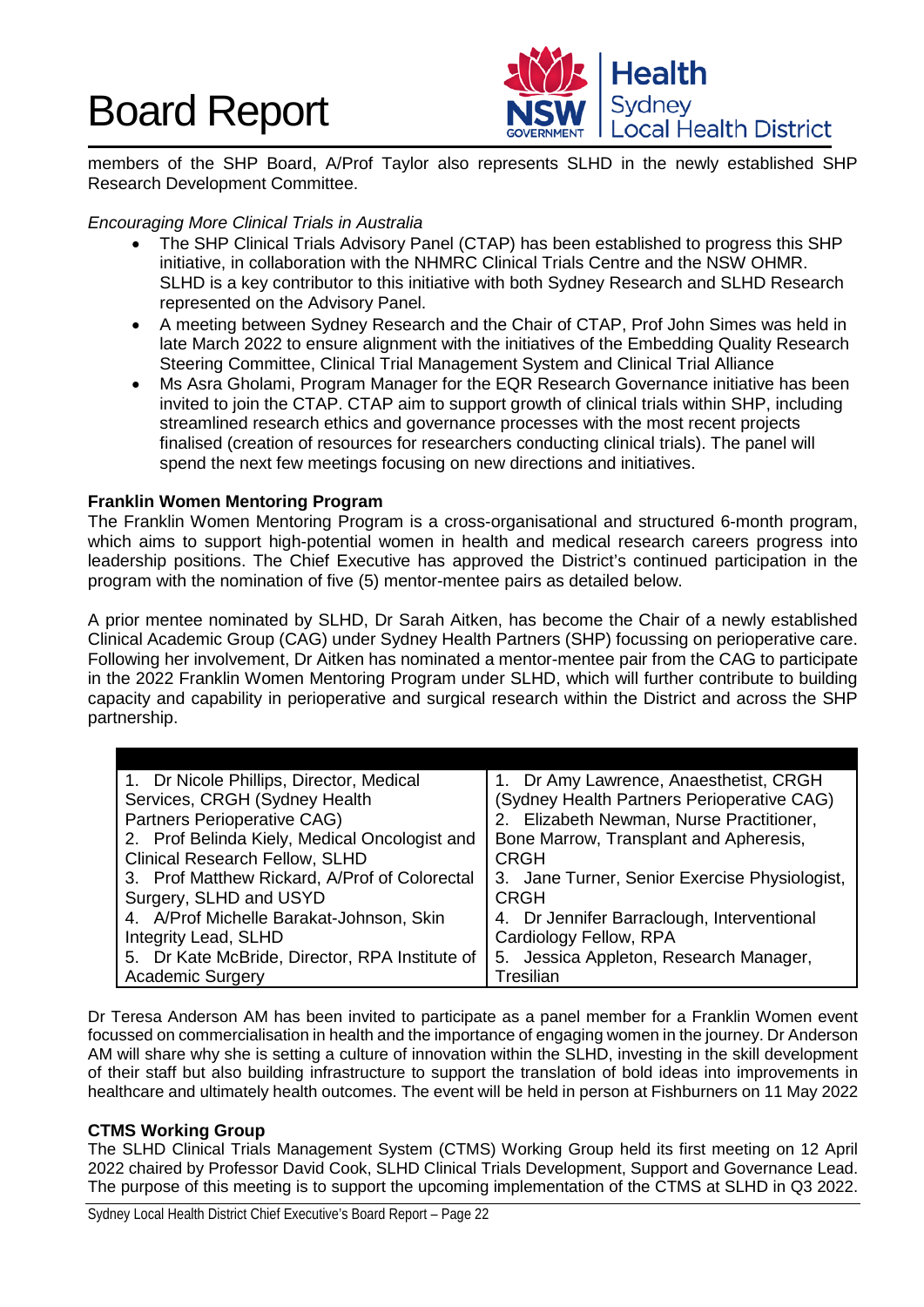

During this initial meeting, Ms Shelley Burnett, Principal Project Officer for the NSW Health Statewide CTMS Project, provided an overview of the CTMS which maintains and manages planning, performing and reporting functions, along with participant contact information, and tracks deadlines and milestones relating to clinical trial operations. The CTMS aims to replace electronic and hard copy user-related documents for clinical trial management and will not replace electronic case report forms, databases or sponsor portals.

# **Innovation Week**

After two years deferment and in celebration of its 10<sup>th</sup> year, the SLHD Innovation Week will be back and bigger than ever between 30 May and 2 June 2022. Sydney Research have been working closely with the SLHD Research and Strategic Relations and Communications teams in planning the award events on Thursday 2 June 2022 – including the Clinical Trials Showcase, Sydney Research Awards and Scholarships, and the Big Idea.

We are excited to share that Ms Bernie Hobbs has been confirmed as the Master of Ceremonies for these events. Ms Hobbs has a strong background as a researcher, in advocating for medical research and innovation, and experience in hosting high-profile events such as the 2019 Medical Device Future Fund, the Prime Minister's Prizes for Science, and the Australian Society of Medical Research.

Applications are now open for the nine (9) awards and scholarships on offer across these three events, which includes:

- The Big Idea Award
- The Big Idea People's Choice Award
- Excellence in Clinical Trial Support Award
- Clinical Trial of the Year Award
- Annual Health Research Infrastructure Award
- Clinician Researcher Scholarship
- Health Informatics Researcher Scholarship
- Research Supervisor Award
- Young Research Awards.

Applications can be completed virtually via the Sydney Research website (or SLHD Research Intranet for the Clinical Trials awards) with a deadline of Friday 6 May 2022. All partnering organisations of Sydney Research are eligible to apply for the Sydney Research Awards and Scholarships, and the Big Idea.

# **Other Activities**

In addition to the above, Sydney Research have participated or continue to support the following key activities within SLHD and across interagency partners:

- Sydney Health Partners Board
- Meeting with Stryker and the University of Technology Sydney to discuss future collaboration opportunities in surgical training.
- Social Media Steering Committee
- WCX Dive Site Market Sounding Exercise
- ANZAC Research Institute Transition Working Group
- RPA Redevelopment Research Working Group
- **SLHD Clinical Trials Steering Committee**
- SLHD Innovation Week Sponsorship Meetings
- RPA Western Campus Master Plan Discussions
- Meeting with Annie Parker regarding Tech Central Precinct Planning
- **Internal Precincts Coordination Group**
- Meetings with Industry Partners as part of the SBA Market Sounding
- Cicada Innovations Camperdown Program Discussions